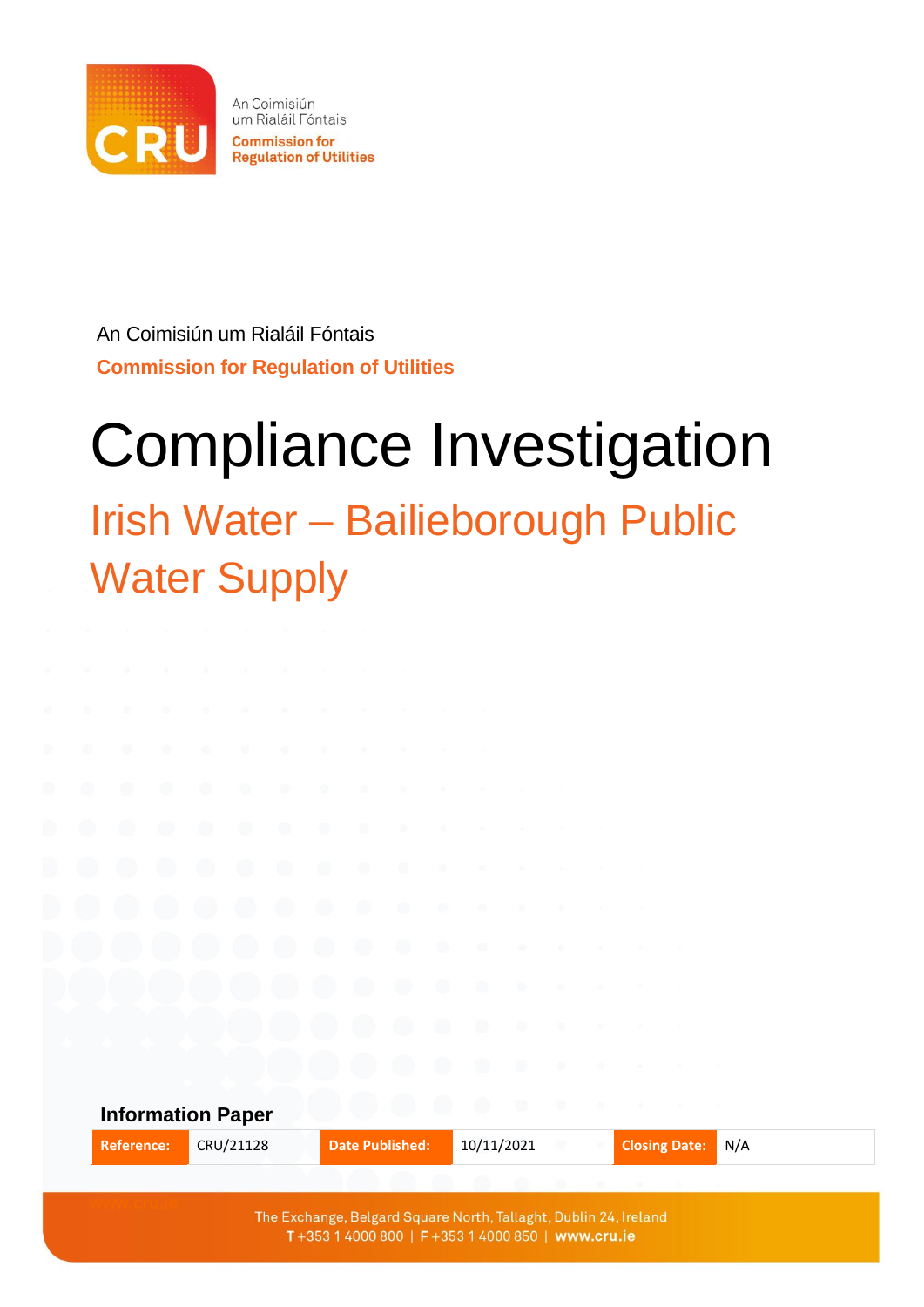# **Executive Summary**

The Commission for Regulation of Utilities (CRU) is Ireland's independent energy and water regulator and has a wide range of economic, customer protection and safety responsibilities in energy and water. The CRU's role in regulating Irish Water is established in the Water Services (No. 2) Act 2013, <sup>1</sup> which sets out our key functions and powers as the economic regulator of Irish Water

As part of its remit, the CRU publishes Customer Handbooks, <sup>2</sup> which contain individual codes for domestic and non-domestic customers. The Handbooks set out the minimum standards Irish Water must fulfil when providing water and wastewater services to ensure customers are protected. Irish Water is required to prepare a suite of Codes of Practice in line with the Customer Handbooks for CRU approval. The approved Codes are published on Irish Water's website [www.water.ie.](http://www.water.ie/)

On 12th December 2019, the Environmental Protection Agency (EPA) carried out a site visit of the Bailieborough Water Treatment Plant (WTP) in Co. Cavan. The plant serves a population of 7,785 customers. The EPA conducted its audit on foot of a large volume of complaints received by Irish Water regarding customers' water supply.

Key findings from the EPA's audit<sup>3</sup> included:

- *"Elevated Manganese levels in the lake source resulted in repeated manganese (Mn) failures since 9th October 2019 in water serving the Bailieborough PWS. The EPA was not notified of any Mn failures from 9th October to 1st December 2019."*
- *"Irish Water visited the site on 02/12/19 and discovered the matter of high turbidity and Mn failures at the plant, but there was a breakdown in communication of these issues within Irish Water. This meant the matter was not investigated in more detail, communicated to the HSE and the EPA and the appropriate risk to human health could not be assessed in a timely manner."*

The EPA also noted:

- A high number of complaints received by Irish Water regarding the water supply;
- Complaints were not escalated internally;
- Customer dissatisfaction following a lack of response upon making a complaint; and
- The observation of brown water during the audit.

At the close of the EPA audit, the HSE decided to place a 'Do Not Consume' notice on the Bailieborough Public Water Supply (PWS) to protect consumers' health. This notice was in place between the  $13<sup>th</sup> - 23<sup>rd</sup>$  December 2019.

The findings of the EPA's audit raised concerns for the CRU about Irish Water's compliance with the approved Codes of Practice, particularly in terms of customer communication and complaint handling. In September 2020, the CRU wrote to Irish Water requesting information with respect to

- [https://www.lawreform.ie/\\_fileupload/RevisedActs/WithAnnotations/HTML/en\\_act\\_2013\\_0050.htm#SEC32](https://www.lawreform.ie/_fileupload/RevisedActs/WithAnnotations/HTML/en_act_2013_0050.htm#SEC32) <sup>2</sup> [Irish Water Domestic Customer Handbook](https://www.cru.ie/wp-content/uploads/2020/12/CRU20116a-Irish-Water-Domestic-Customer-Handbook-October-2020-.pdf) and [Irish Water Non-Domestic Customer Handbook](https://www.cru.ie/wp-content/uploads/2020/12/CRU20117b-Irish-Water-Non-Domestic-Customer-Handbook-October-2020.pdf)
- <sup>3</sup> EPA audit report, DW2019/218, available at [https://www.epa.ie/publications/compliance-](https://www.epa.ie/publications/compliance--enforcement/drinking-water/audit-reports/cavan/baileborough-public-drinking-water-supply.php) [enforcement/drinking-water/audit-reports/cavan/baileborough-public-drinking-water-supply.php](https://www.epa.ie/publications/compliance--enforcement/drinking-water/audit-reports/cavan/baileborough-public-drinking-water-supply.php)

<sup>1</sup> Water Services (No. 2) Act 2013, available at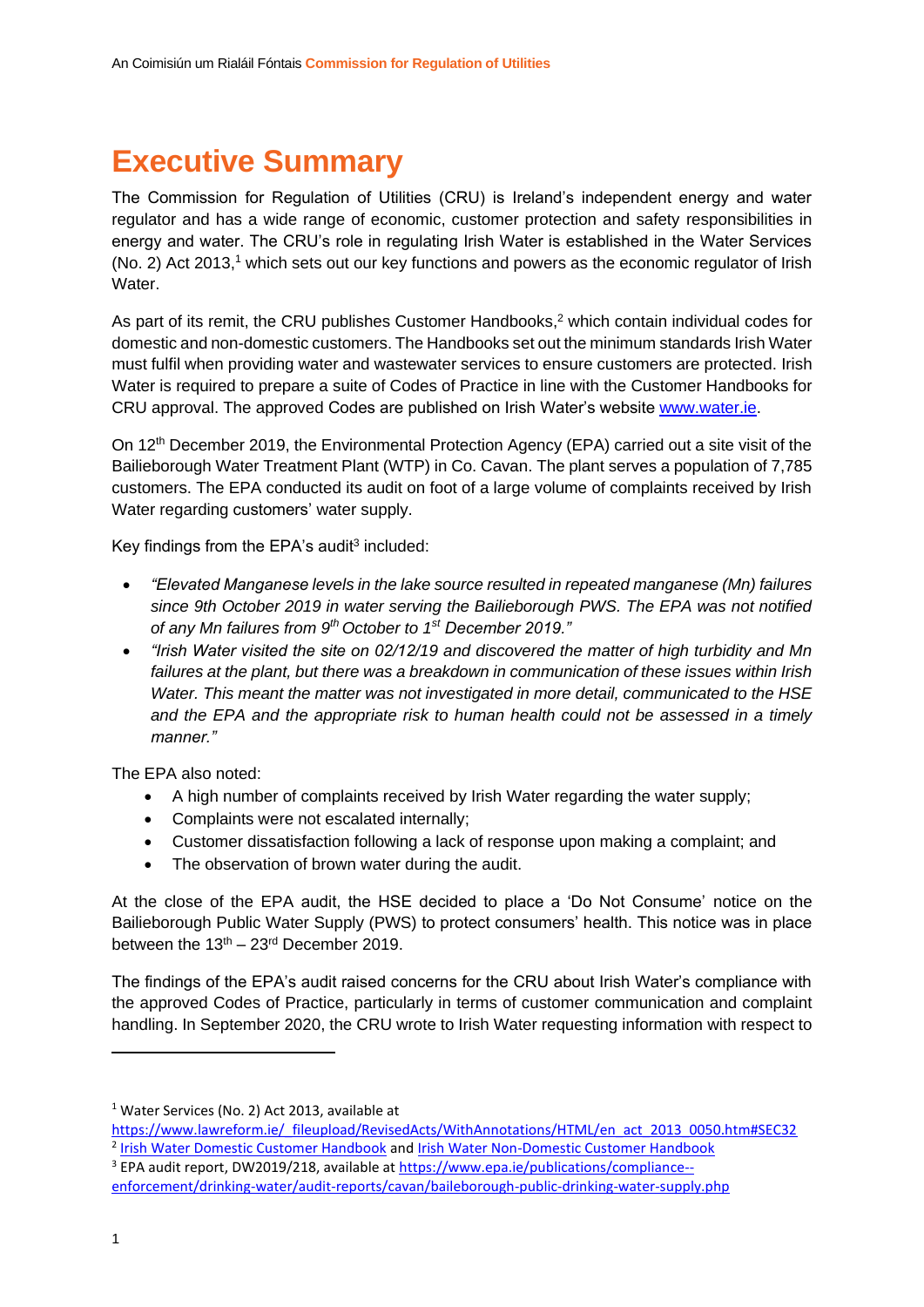the issues arising at the Bailieborough PWS in 2019 and, following review of the response, in March 2021 the CRU communicated its intention to proceed with a formal investigation into Irish Water's compliance with its requirements. The CRU's investigation has focused on the events leading up to and including the issuing of the 'Do Not Consume' notice on 13<sup>th</sup> December 2019. Additional information was requested to complete the CRU's investigation.

The CRU found a number of non-compliances by Irish Water with the approved Codes of Practice between October and December 2019. These findings have been communicated to Irish Water alongside the requested remedial actions. Irish Water has informed the CRU that remedial actions are either already completed or will be completed at various dates between now and Q1 2022. Irish Water is to provide a progress report on all remedial actions by  $12<sup>th</sup>$  November 2021.

The findings are summarised as follows:

| <b>Complaint Handling Code of Practice</b> |                                                        |  |
|--------------------------------------------|--------------------------------------------------------|--|
| <b>Requirement</b>                         | <b>Finding</b>                                         |  |
| "A complaint is defined as "the            | <b>Categorisation of customer contacts as</b><br>1.    |  |
| expression (through various                | complaints                                             |  |
| channels, letter, email, phone call,       | Irish Water did not appropriately categorise all       |  |
| physical claim) of a customer's            | contacts expressing dissatisfaction and an             |  |
| dissatisfaction and his/her explicit       | expectation for a response or resolution as            |  |
| expectation for a response or              | complaints. This had implications for how contacts     |  |
| resolution"."                              | were handled and resolved, and for comparative         |  |
|                                            | customer service metrics. Of 96 'contacts' received,   |  |
|                                            | the majority should have been categorised as           |  |
|                                            | 'complaints'.                                          |  |
| "Efficient complaints process - We         | <b>Escalation of cluster of complaints</b><br>$2-$     |  |
| will formally record complaints and        | Irish Water did not recognise and escalate the         |  |
| try to resolve them as soon as             | cluster of complaints relating to discoloured water    |  |
| possible."                                 | impacting customers served by Bailieborough PWS        |  |
|                                            | between October and December 2019. This failure        |  |
|                                            | contributed to the considerable delay in resolving the |  |
|                                            | issue driving customer complaints.                     |  |
| "Simple complaints process - We            | 3. Enabling escalation of complaints                   |  |
| will provide you, or a person you          | Irish Water did not inform customers about how to      |  |
| name to act on your behalf, with an        | escalate a complaint when required. It is important    |  |
| easy process to make a complaint."         | that when a customer remains dissatisfied at the end   |  |
| "Clear way to escalate your                | of the first stage of the complaint process, they are  |  |
| complaint - We will make it clear          | informed of how they can escalate their complaint to   |  |
| how you can escalate your                  | a more senior level. Of 47 contacts categorised as     |  |
| complaint further if you are not           | complaints, zero were escalated. One customer          |  |
| satisfied with the outcome of your         | contacted Irish Water nine times, including to ask     |  |
| complaint."                                | how to escalate their complaint, but the complaint     |  |
|                                            | was not escalated.                                     |  |
| "Simple complaints process - We            | 4. Enabling escalation of complaints                   |  |
| will provide you, or a person you          | Training material provided to customer service         |  |
| name to act on your behalf, with an        | advisors may lead to serious complaints relating to    |  |
| easy process to make a complaint."         | water quality not being appropriately categorised.     |  |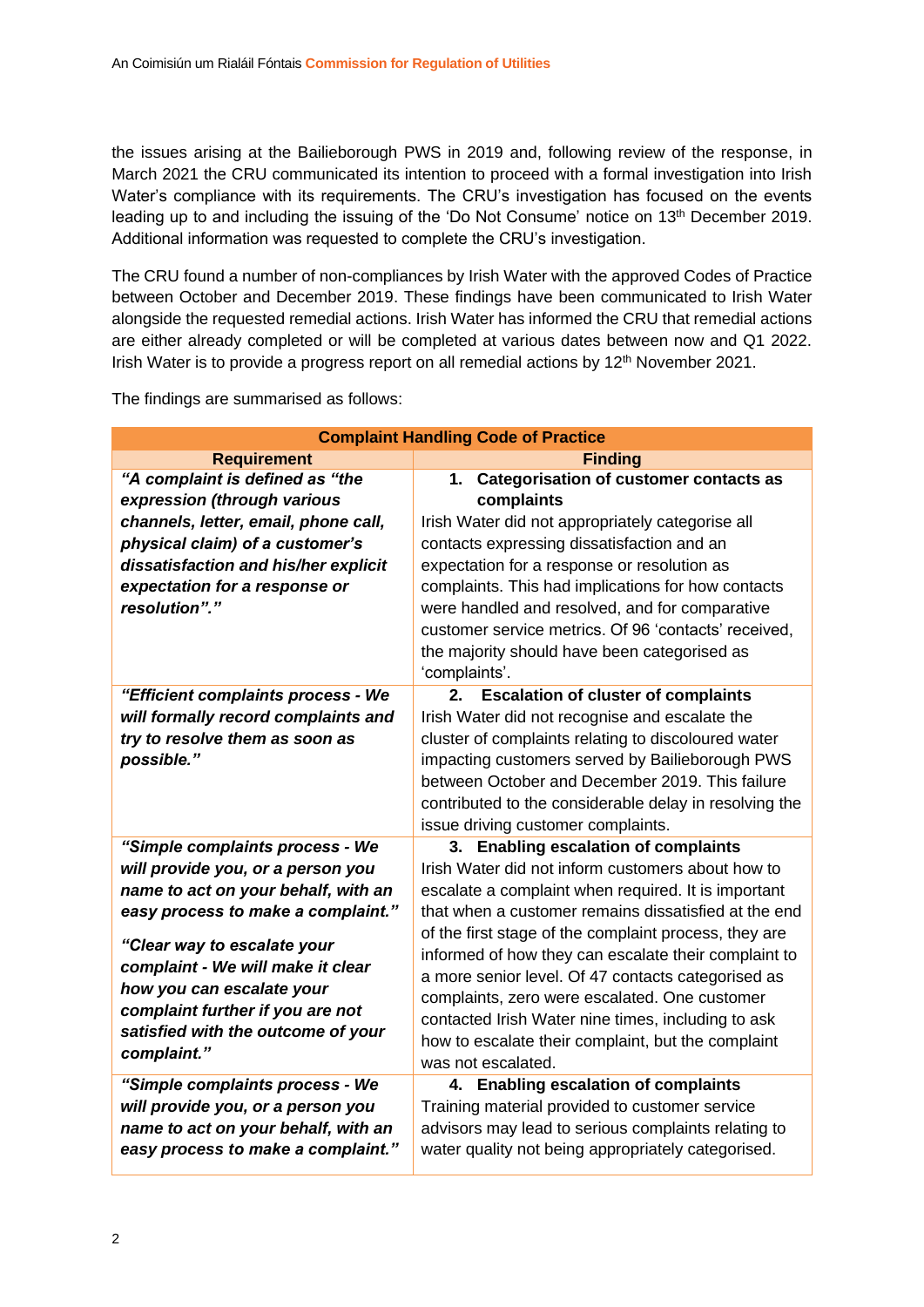| "Clear way to escalate your                | The categorisation of complaints impacts how                         |  |
|--------------------------------------------|----------------------------------------------------------------------|--|
| complaint - We will make it clear          | complaints are handled and escalated.                                |  |
| how you can escalate your                  |                                                                      |  |
| complaint further if you are not           |                                                                      |  |
| satisfied with the outcome of your         |                                                                      |  |
| complaint."                                |                                                                      |  |
| "Response within five working days         | <b>Closing of complaints</b><br>5.                                   |  |
| - We will respond to your complaint        | Irish Water did not ensure in all cases that the                     |  |
| within five working days with a            | customer was aware that their complaint had been                     |  |
|                                            | closed and that no further action would be taken.                    |  |
| resolution or an outline plan on how       |                                                                      |  |
| we will resolve the issue, under           |                                                                      |  |
| normal conditions."                        |                                                                      |  |
| "We will issue a final decision to         |                                                                      |  |
| your complaint within two months           |                                                                      |  |
| from when you registered your              |                                                                      |  |
| complaint, and provide reasons for         |                                                                      |  |
| our decision."                             |                                                                      |  |
|                                            | <b>Communications Code of Practice</b>                               |  |
| <b>Requirement</b>                         |                                                                      |  |
| "Timeliness - The information will         | <b>Finding</b><br><b>Provision of information to customers</b><br>6. |  |
| be provided in a timely manner so          | There was a breakdown in internal communications                     |  |
| as to minimise inconvenience to our        | following Irish Water's visit to the Bailieborough                   |  |
| customers."                                | WTP, which contributed to an 11-day gap between                      |  |
|                                            | the visit and the issuance of a 'Do Not Consume'                     |  |
| "Adequacy - All information we             | notice, and the corresponding interval before                        |  |
| provide will be detailed and clear so      | customers were provided with accurate                                |  |
| that customers will feel fully             | communications.                                                      |  |
| informed on all water related              |                                                                      |  |
| matters affecting them."                   |                                                                      |  |
|                                            |                                                                      |  |
| "Timeliness - The information will be      | <b>Communication of flushing events</b><br>7.                        |  |
| provided in a timely manner so as to       | Irish Water did not provide sufficient updates to                    |  |
| minimise inconvenience to our              | customers affected by flushing events, considering                   |  |
| customers."                                | the volume and duration of these events.                             |  |
| "Adequacy - All information we             |                                                                      |  |
| provide will be detailed and clear so      |                                                                      |  |
| will<br>that<br>customers<br>feel<br>fully |                                                                      |  |
| informed on all water related matters      |                                                                      |  |
| affecting them."                           |                                                                      |  |
|                                            |                                                                      |  |
| "Adequacy - All information we             | Detailed communication of affected areas<br>8.                       |  |
| provide will be detailed and clear so      | Communications provided by Irish Water in relation                   |  |
| that customers will feel fully             | to the location of flushing events were not sufficiently             |  |
| informed on all water related              | detailed and clear and may have caused confusion                     |  |
| matters affecting them."                   | for customers                                                        |  |
|                                            | <b>Billing Code of Practice</b>                                      |  |
| <b>Requirement</b>                         | <b>Finding</b>                                                       |  |
| "We guarantee to apply the                 | Application of rebates due to impacted<br>9.                         |  |
| applicable discount/rebate to your         | non-domestic customers                                               |  |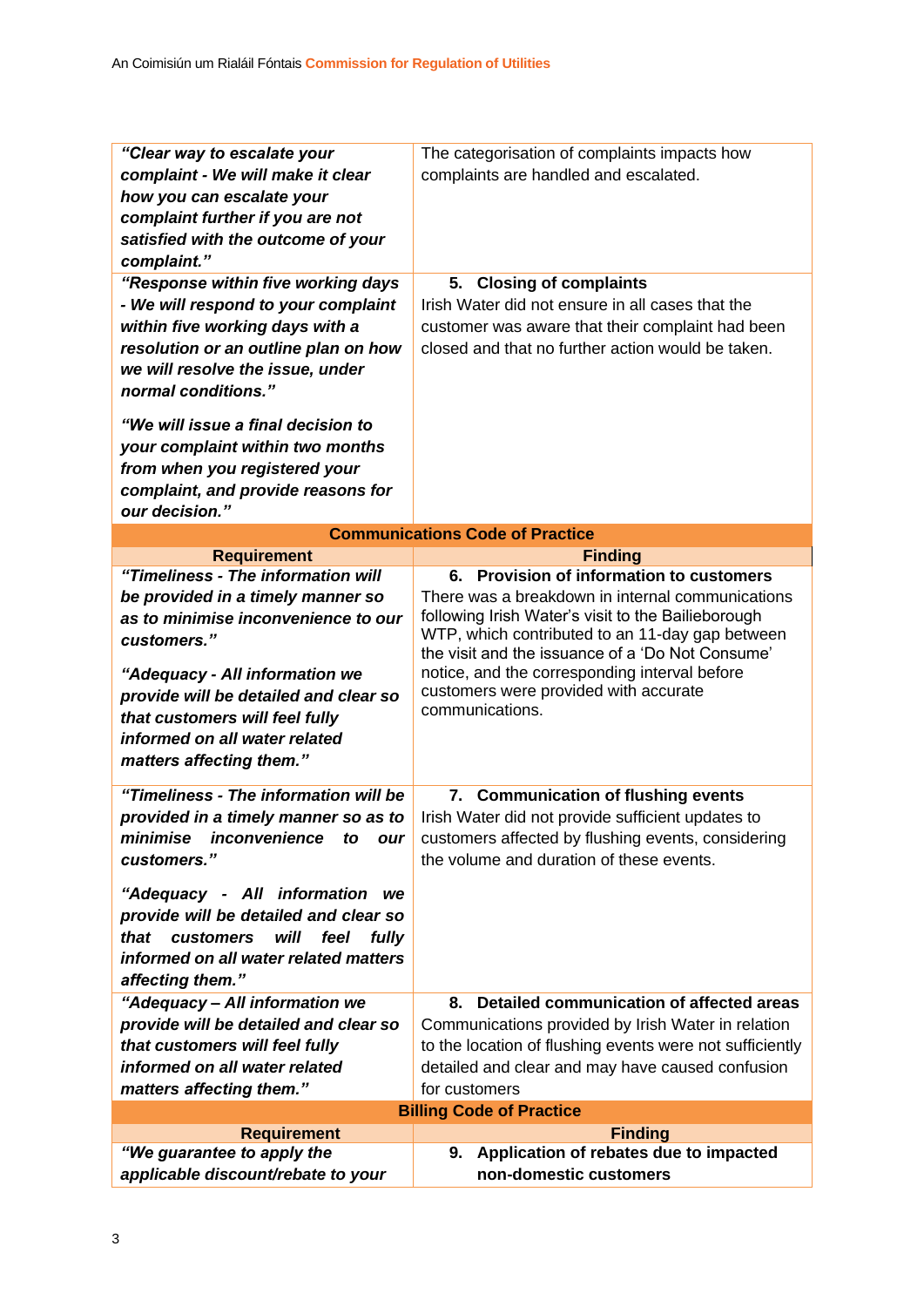| bill in relation to notices that declare   | Irish Water failed to apply the applicable     |
|--------------------------------------------|------------------------------------------------|
| water unfit for human consumption          | discount/rebate to 232 non-domestic customers  |
| in line with the Commission for            | impacted by the Bailieborough 'Do Not Consume' |
| <b>Regulation of Utilities decision on</b> | notice.                                        |
| Irish Water's Water Charges Plan."         |                                                |

In some cases, these findings are interlinked. For example, the failure to escalate the cluster of complaints had consequences for the identification of the root cause of the issue and for customer communications.

The CRU notes the importance of responsive complaint handling processes, which can help identify issues in a timely manner. In addition, providing communications to customers which are accurate, precise and timely is also essential.

The CRU has requested remedial actions to address the process failings which led to these issues. These actions are not prescriptive in nature and allow Irish Water to propose solutions which are compatible with its structures and existing processes. Some of the key areas to be addressed by Irish Water include:

- Review processes to categorise customer contacts to ensure that complaints are captured.
- Review processes to ensure recognition and escalation of clusters of contacts/complaints.
- Amend processes to ensure that a cluster of contacts/complaints can be escalated even if it appears the cause is known.
- Review training material in terms of raising complaints, escalating complaints, the categorisation of complaints and closing of complaints.
- Provision of incident response training to all necessary staff.
- Improvement of communication to customers impacted by flushing or other issues causing abnormal and unacceptable change to water colour, including detailed information on locations affected.<sup>4</sup>

Irish Water has provided a plan detailing remedial actions to the CRU and the CRU has assessed this plan to ensure it resolves the issues raised in this investigation.

Discussions are ongoing between Irish Water and the CRU in order to clarify some aspects of these remedial actions. Irish Water is due to submit a progress report on all remedial actions by 12<sup>th</sup> November 2021 and subsequent compliance monitoring will be required to follow up on all actions.

The CRU will continue to monitor Irish Water's compliance with its legislative obligations as set out in the approved Codes of Practice. Compliance monitoring includes spot checks, audits and the investigation of any issues that may arise.

<sup>4</sup> As per S.I. No. 122/2014, the indicator parameter for water is 'acceptable to consumers and no abnormal change', https://www.irishstatutebook.ie/eli/2014/si/122/made/en/print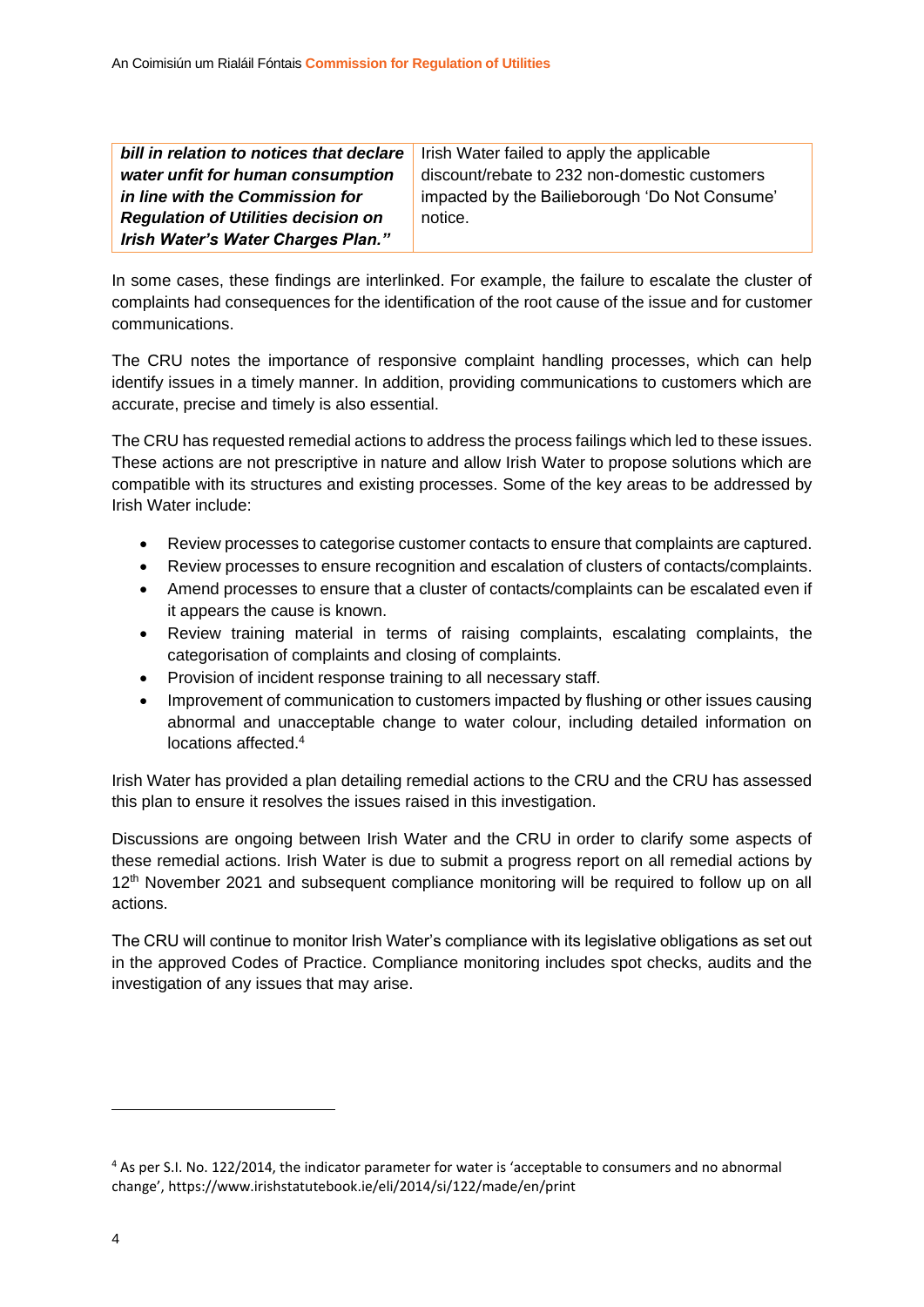### **Public Impact Statement**

The CRU's mission is to protect the public interest in Water, Energy and Energy Safety.

The CRU is guided by four strategic priorities that sit alongside the core activities we undertake to deliver on the public interest. These are:

- Deliver sustainable low-carbon solutions with well-regulated markets and networks
- Ensure compliance and accountability through best regulatory practice
- Develop effective communications to support customers and the regulatory process
- Foster and maintain a high-performance culture and organisation to achieve our vision

The CRU undertook a formal investigation into Irish Water's compliance with its approved Codes of Practice in relation to issues at Bailieborough Public Water Supply (PWS) arising in Q4 2019. The CRU found several non-compliances with the approved Codes of Practice, which resulted in customer protection failings by Irish Water.

- Regarding the Complaint Handling Code of Practice, there was a failure to correctly categorise customer contacts as complaints; a failure to recognise and escalate a cluster of complaints and contacts and, in turn, identify and remedy the issue in a timely manner; a failure to inform customers on how to escalate a complaint when required; inadequacies with training material provided to staff and a failure to make some customers aware when their complaint had been closed.
- Regarding the Communications Code of Practice, a breakdown in internal communications contributed to a delay in the issuance of a 'Do Not Consume' notice and the provision of accurate and timely information to customers; insufficient updates were provided to customers impacted by flushing; and insufficient detail on the location of flushing events.
- Regarding the Billing Code of Practice, there was a failure to apply the applicable discount/rebate to 232 non-domestic customers impacted by the 'Do Not Consume' notice.

The CRU has required Irish Water to address the management processes which led to these issues and provide the CRU with a progress report on the remedies by 12<sup>th</sup> November 2021.

The CRU will continue to examine issues of customer concern, conducting investigations where necessary. In addition, the CRU will continue to monitor compliance through a range of audits and spot checks on Irish Water's customer-facing activities.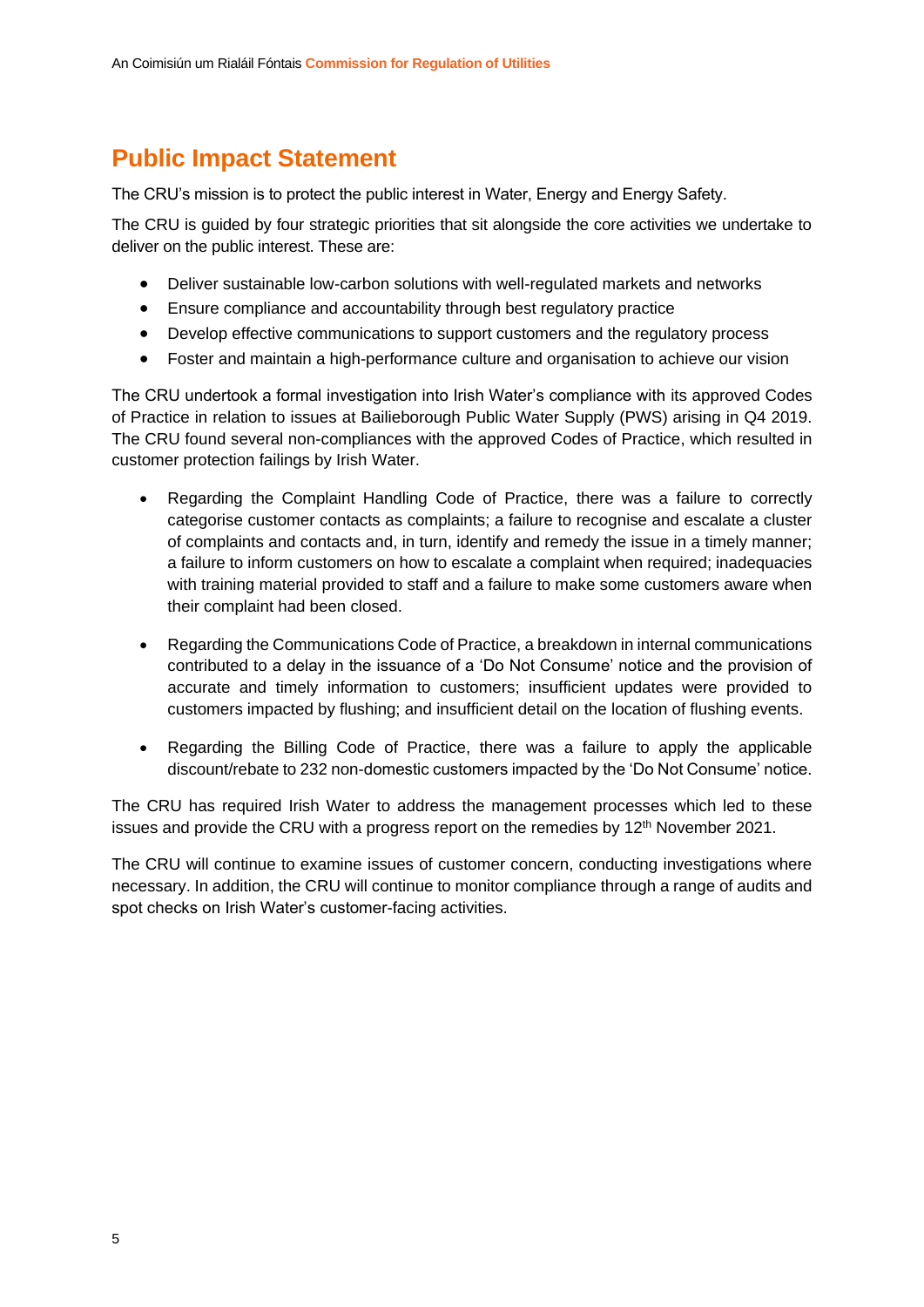# <span id="page-6-0"></span>**Table of Contents**

| 1.  |     |                                                                                |  |
|-----|-----|--------------------------------------------------------------------------------|--|
| 1.1 |     |                                                                                |  |
| 1.2 |     |                                                                                |  |
| 1.3 |     |                                                                                |  |
| 2.  |     |                                                                                |  |
| 2.1 |     | Non-compliances with the Complaint Handling Code of Practice  10               |  |
|     |     |                                                                                |  |
|     |     |                                                                                |  |
|     |     |                                                                                |  |
|     |     |                                                                                |  |
| 2.2 |     |                                                                                |  |
|     |     |                                                                                |  |
|     |     |                                                                                |  |
|     |     |                                                                                |  |
|     | 2.3 | Non-compliance with the Billing Code of Practice for Non-Domestic Customers 18 |  |
|     |     | 2.3.1 Application of rebates due to impacted non-domestic customers  18        |  |
| 3.  |     |                                                                                |  |
|     |     |                                                                                |  |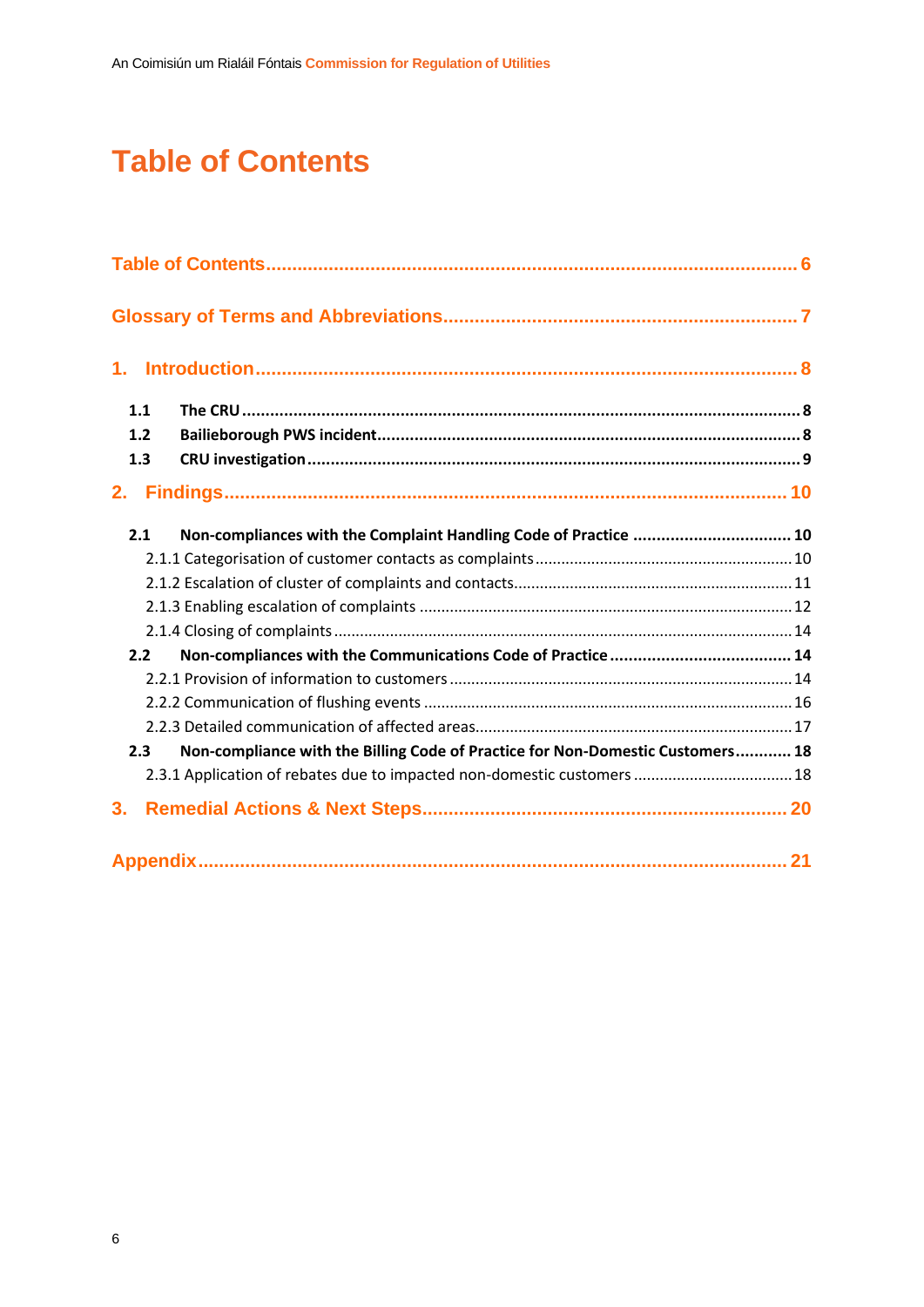# <span id="page-7-0"></span>**Glossary of Terms and Abbreviations**

| <b>Abbreviation or Term</b> | <b>Definition or Meaning</b>                  |
|-----------------------------|-----------------------------------------------|
| <b>BWN</b>                  | <b>Boil Water Notice</b>                      |
| <b>CRU</b>                  | <b>Commission for Regulation of Utilities</b> |
| <b>DNC</b>                  | Do Not Consume (Notice)                       |
| <b>EPA</b>                  | <b>Environmental Protection Agency</b>        |
| <b>ERA</b>                  | <b>Electricity Regulation Act</b>             |
| <b>HSE</b>                  | <b>Health Service Executive</b>               |
| Mn                          | Manganese                                     |
| <b>PWS</b>                  | <b>Public Water Supply</b>                    |
| <b>WTP</b>                  | <b>Water Treatment Plant</b>                  |
| <b>WUHC</b>                 | Water Unfit for Human Consumption             |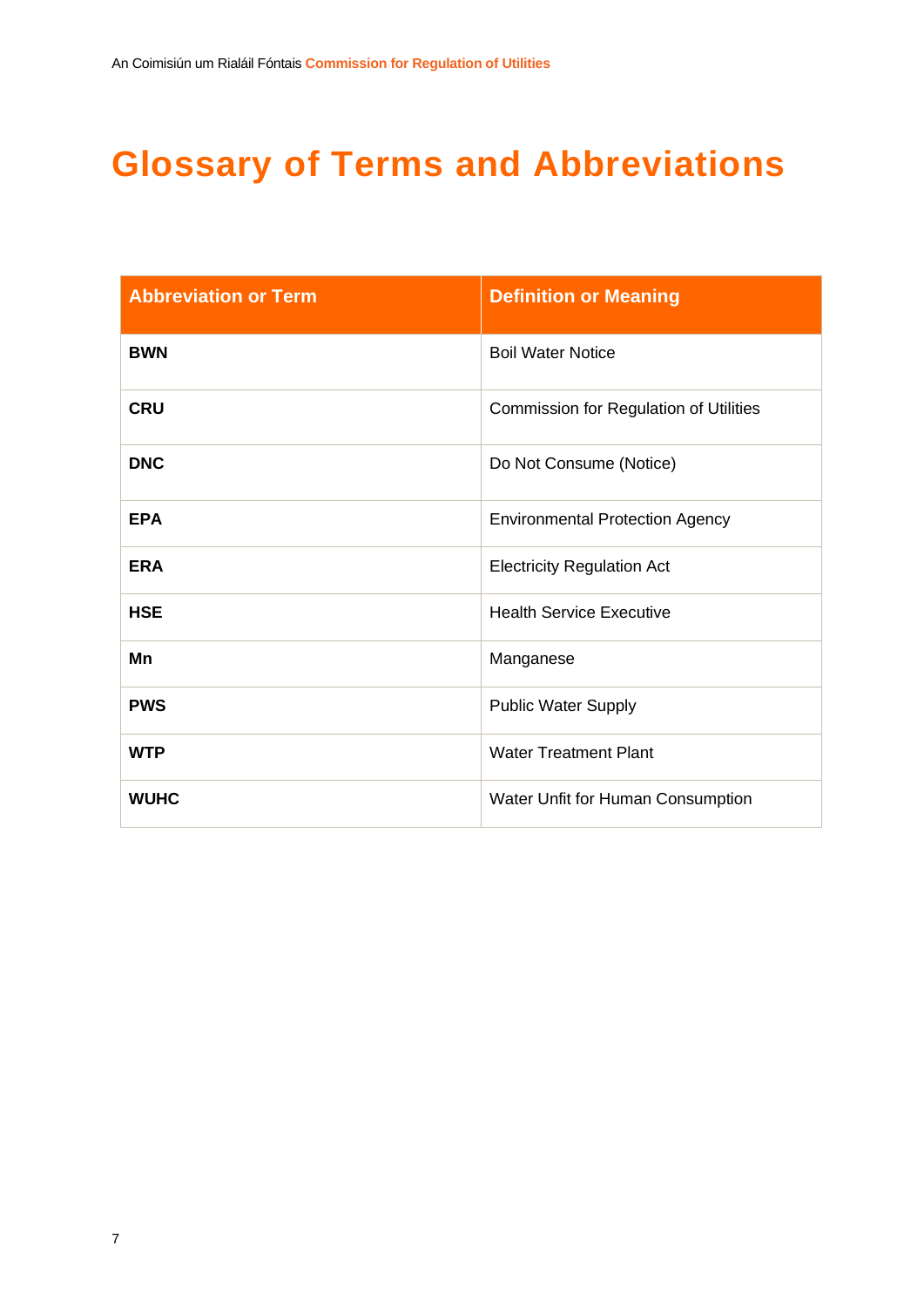# <span id="page-8-0"></span>**1. Introduction**

### <span id="page-8-1"></span>**1.1 The CRU**

The CRU is Ireland's independent energy and water regulator. In its role as economic regulator of water, the CRU aims to protect the interests of customers by monitoring the performance of Irish Water in delivering services and providing investment in water and waste infrastructure in a costefficient manner.

The CRU's compliance activities are conducted in line with the CRU's Compliance and Enforcement Policy Statement, which sets out key regulatory principles – clarity, proportionality, targeting, consistency, transparency and effectiveness.<sup>5</sup> The CRU takes an outcome-focused and risk-based approach to compliance monitoring.

Section 39 of the Water Services (No. 2) Act 2013 provides the CRU with the legislative powers to protect the interests of Irish Water customers and ensure that customers are provided with the quality of services provided for in approved Codes of Practice. In accordance with Section 32(1) of the Act, Irish Water must prepare and submit Codes of Practice to the CRU for approval. These are published on Irish Water's website and are based on the Customer Handbooks prepared by the CRU. The Handbooks provide guidelines to Irish Water in terms of required levels of customer service and customer protection measures to be implemented in their business operations. Under section 32(5) of the Act, the CRU may direct Irish Water to comply with an approved code of practice or a provision of a code of practice.

The CRU's enforcement powers in respect of energy licence holders, including electricity and gas suppliers and network companies, are more comprehensive. The Electricity Regulation Act 1999 empowers the CRU to issue a direction or notice to a licensee where it considers that the licensee may be contravening or may be likely to contravene a condition or requirement, apply to the High Court for an order to ensure compliance with a direction and ultimately revoke a licence where the CRU determines it appropriate. In addition, the Energy Act 2016 grants the CRU power to impose administrative sanctions on licensees, which include financial penalties. The CRU is currently developing the administrative sanctions framework; however, this enforcement power does not apply to Irish Water.

### <span id="page-8-2"></span>**1.2 Bailieborough PWS incident**

Bailieborough Public Water Supply Scheme (PWS) serves a population of 7,785 customers in County Cavan, including the areas of Bailieborough, Killinkere, Virginia, Crossbane and Mullagh. On 13th December 2019, a 'Do Not Consume' notice was placed on the supply. This was in place for ten days, until 23rd December 2019.

<sup>5</sup> [CRU19134-CRU-Compliance-and-Enforcement-Policy-Statement.pdf](https://www.cru.ie/wp-content/uploads/2019/11/CRU19134-CRU-Compliance-and-Enforcement-Policy-Statement.pdf)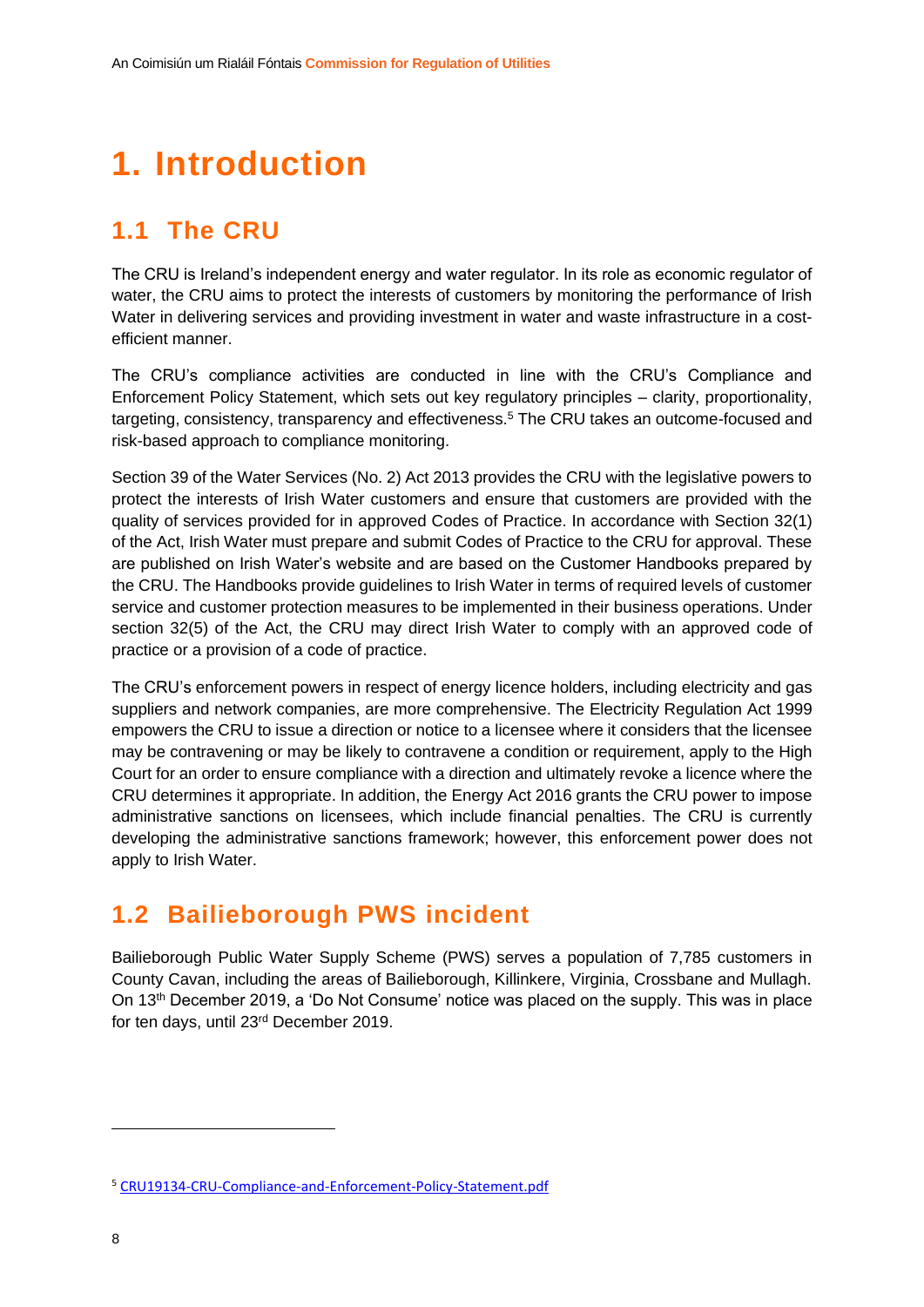The notice was decided upon by the Health Service Executive (HSE) following an EPA audit of the Bailieborough Water Treatment Plant (WTP) on 12<sup>th</sup> December 2019. The EPA's audit raised a number of key findings, including:

- *"…serious deficiencies regarding management and control…"*
- *"Elevated Manganese levels in the lake source resulted in repeated manganese (Mn) failures since 9th October 2019 in water serving the Bailieborough PWS. The EPA was not notified of any Mn failures from 9th October to 1st December 2019."*
- *"Irish Water visited the site on 02/12/19 and discovered the matter of high turbidity and Mn failures at the plant, but there was a breakdown in communication of these issues within Irish Water. This meant the matter was not investigated in more detail, communicated to the HSE and the EPA and the appropriate risk to human health could not be assessed in a timely manner."*
- *"Following the audit, Bailieborough PWS was added to the EPA's Remedial Action List for public water supplies in the Q4 2019 update, due to the treatment and management issues identified during the EPA audit."*

The EPA also noted:

- A high number of complaints received by Irish Water regarding the water supply;
- Complaints were not escalated internally;
- Customer dissatisfaction following a lack of response upon making a complaint; and
- The observation of brown water during the audit.

These findings raised concerns for the CRU, particularly in terms Irish Water's complaint handling and customer communication between October – December 2019.

### <span id="page-9-0"></span>**1.3 CRU investigation**

In September 2020, the Commission for Regulation of Utilities (CRU) requested information from Irish Water in relation the incident at Bailieborough PWS in Q4 2019.

Following a review of Irish Water's response, in March 2021 the CRU communicated its intention to Irish Water to proceed with a formal investigation into Irish Water's compliance with the requirements of the Customer Handbooks<sup>6</sup> and the relevant approved Codes of Practice as required under Section 32 of the Water Services (No. 2) Act of 2013.

The CRU's investigation has focused on the events leading up to and including the issuing of the 'Do Not Consume' Notice. A total of nine areas of non-compliance with the Codes of Practice have been identified.

The CRU has communicated its findings to Irish Water and requested a range of remedial actions. Irish Water has informed the CRU that remedial actions are either completed or will be addressed at various dates between now and Q1 2022. The CRU is continuing to liaise with Irish Water to ensure the satisfactory completion of all remedial actions.

<sup>6</sup> CRU/17/319 & CRU/18/041 - Irish Water Domestic and Non-Domestic Customer Handbooks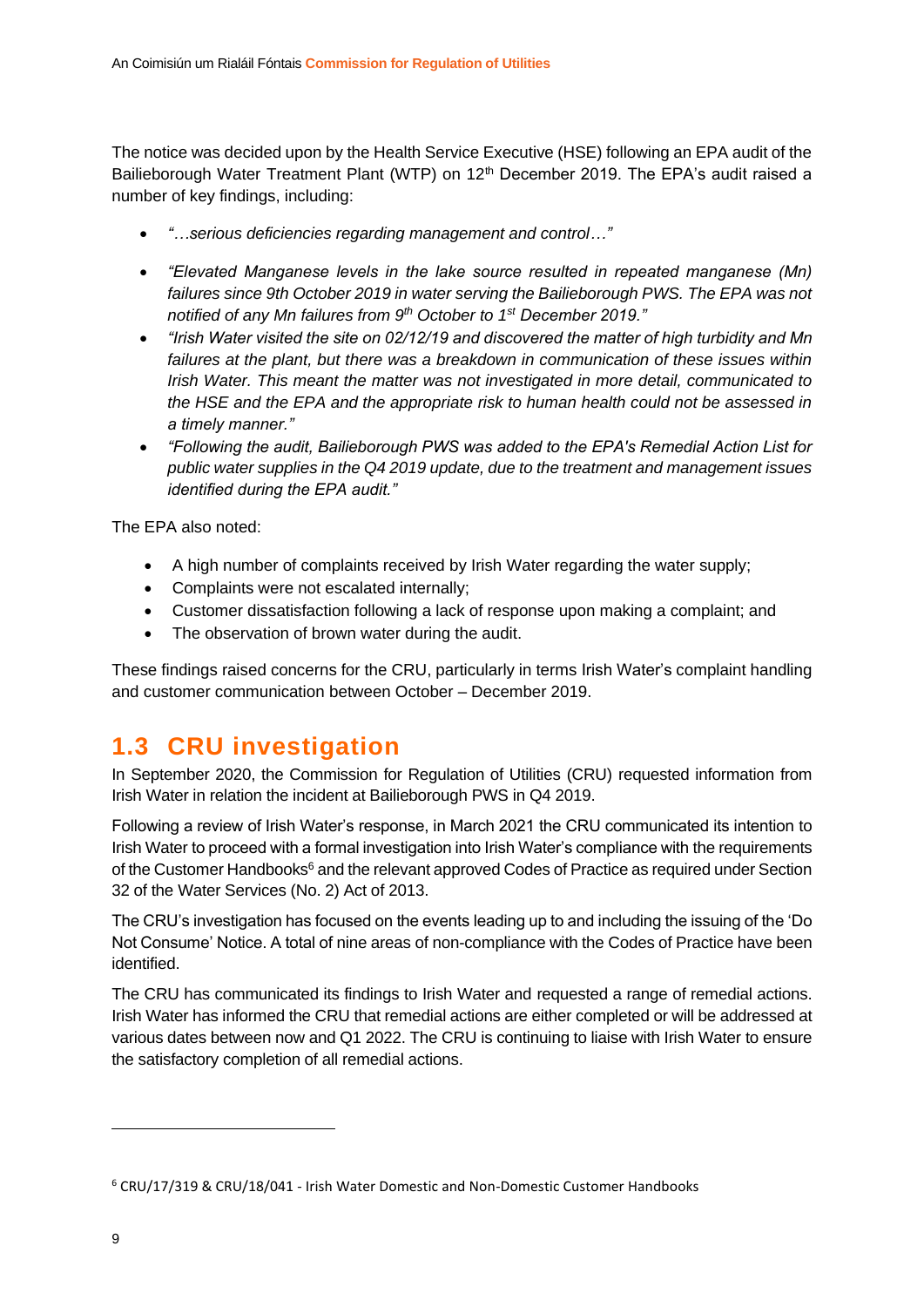# <span id="page-10-0"></span>**2. Findings**

The CRU's investigation found Irish Water to be non-compliant in nine instances with the requirements of its Codes of Practice, approved by the CRU in accordance with Section 32 of the Water Services (No. 2) Act of 2013.

The following sections outline these findings:

- Section 2.1 details non-compliances identified in relation to the Complaint Handling Code of Practice;
- Section 2.2 sets out non-compliances in relation to the Customer Communications Code of Practice; and;
- Section 2.3 outlines a non-compliance with the Billing Code of Practice.

### <span id="page-10-1"></span>**2.1 Non-compliances with the Complaint Handling Code of Practice**

#### <span id="page-10-2"></span>**2.1.1 Categorisation of customer contacts as complaints**

#### **Irish Water Complaint Handling Code of Practice<sup>7</sup>**

"A complaint is defined as "the expression (through various channels, letter, email, phone call, physical claim) of a customer's dissatisfaction and his/her explicit expectation for a response or resolution"."

#### **Customers Handbooks**

#### **Code of Practice on Complaints Handling, Section 10.1 (Domestic Handbook) / Section 9.1 (Non-Domestic Handbook)**

A complaint is defined as:

• The expression (through various possible channels, letter, email, phone call, physical claim) of a customer's dissatisfaction and his/her explicit expectation for a response or resolution.

Explicit – the customer states he/she is seeking some action to address his concern, even if he/she is not able to identify and state what action is required.

For clarity a customer in this context is defined as any person that wishes to complain to or about Irish Water.

During the course of this investigation, the CRU examined logs of contacts received by Irish Water at the time, including the log of 96 contacts classified as 'contacts', and found that the above

<sup>&</sup>lt;sup>7</sup> Irish Water Domestic Complaint Handling Code of Practice<u>, https://www.water.ie/iw-</u> [documents/about/Domestic-Complaint-Handling-Code-of-Practice-02.10.17.pdf](https://www.water.ie/iw-documents/about/Domestic-Complaint-Handling-Code-of-Practice-02.10.17.pdf)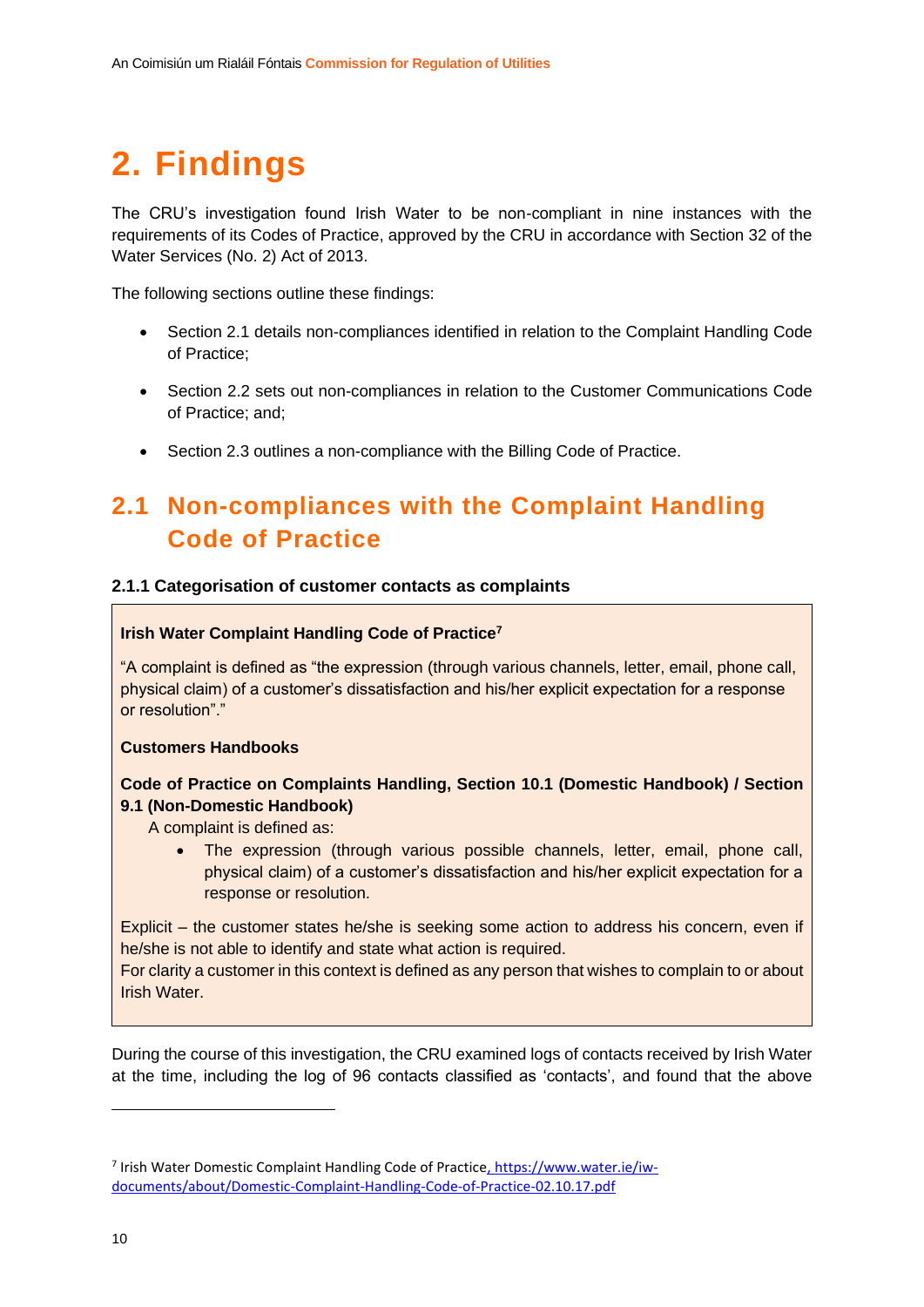definition of a complaint was not followed in the categorisation of many contacts. Most customers were expressing dissatisfaction or concern due to discoloured water and wanted something done about the issue.

For example, one customer contacted Irish Water and stated that they had been experiencing brown water for four weeks, that their neighbours had also been affected and that the customer would like to be informed when the issue was being investigated so that they could show Irish Water the discolouration of the water. Another customer wrote to Irish Water describing that the water was brown, and they could not drink it or shower. The customer stated that no notice had been provided, wrote that it was a human right to have clean water and that they would appreciate a follow up email with any findings. Neither of these contacts were categorised as complaints.

While Irish Water reported 96 'contacts' to the EPA – which predominantly consisted of customers reporting brown/yellow water, which was ongoing for a considerable period of time (in many cases three weeks or more) and included customers who stated they had become ill from the water – none of these were categorised as complaints by Irish Water. The CRU considers that the majority of these 96 contacts should have been categorised as complaints.

The CRU notes that the accurate recording of complaints has important repercussions, firstly in resolving/escalating complaints and, secondly, in the comparative use of complaints figures as a metric<sup>8</sup>.

**Finding 1: Irish Water did not comply with the Complaint handling Code of Practice as it did not accurately categorise all contacts expressing dissatisfaction and an expectation for a response or resolution as complaints. This had implications for how contacts were handled and resolved, and for comparative customer service metrics.**

#### <span id="page-11-0"></span>**2.1.2 Escalation of cluster of complaints and contacts**

#### **Irish Water Complaint Handling Code of Practice**

"**Efficient complaints process** - We will formally record complaints and try to resolve them as soon as possible."

#### **Customer Handbooks**

#### **Code of Practice on Complaint Handling, Section 10.2.2 (Domestic Handbook) / Section 9.2.2 (Non-domestic Handbook)**

"Irish Water is required to appropriately attempt to resolve all relevant complaints as soon as possible in house."

<sup>&</sup>lt;sup>8</sup> For example, as published in the CRU's Energy and Water Monitoring Annual Report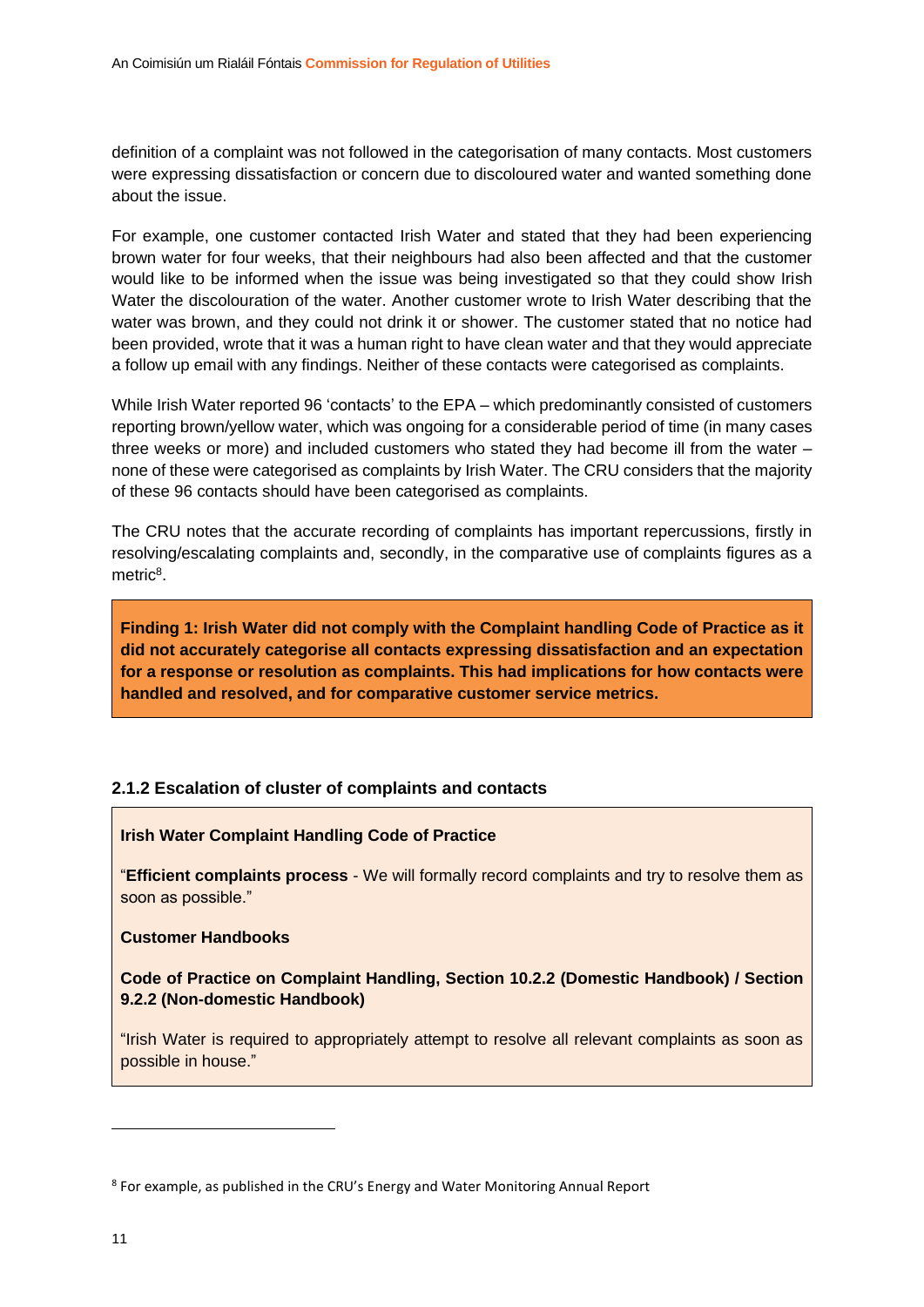Between October and December 2019, over 140 complaints and contacts in relation to Bailieborough PWS were received by Irish Water. Many of these referenced prolonged discolouration of water.

Despite the large number of complaints, Irish Water did not provide evidence to demonstrate the ability for the call centre to recognise a cluster of complaints/contacts and escalate the issue across the organisation; rather, individual complaints were assigned to a stakeholder for input or action.

The CRU considers that this limited Irish Water's ability to detect and respond to the water quality issue affecting customers of Bailieborough PWS. While repeated manganese water quality failures were recorded at the plant between October – December 2019, the CRU is concerned that the full extent of this issue was not identified through timely or proactive investigation by Irish Water and was instead revealed through an EPA audit conducted on 12<sup>th</sup> December 2019.

Therefore, by failing to adequately escalate a cluster of complaints and investigate the cause in a timely manner, there was a delay of approximately two months, from October to December, in identifying the root cause of the issue, consulting with the HSE – which resulted in the issuing of a 'Do Not Consume' notice – and remedying the issue.

This contributed to delays by Irish Water providing timely and adequate information to customers throughout this period, an issue which is further examined in Section 2.2 below.

The CRU also noted that in many cases, customer complaints were attributed to flushing events which were ongoing during this period and, as a result, Irish Water did not appropriately respond to these complaints. The CRU does not consider that it was appropriate to close these complaints without follow up, given the number and timespan of the complaints received.

**Finding 2: Irish Water did not recognise and escalate the cluster of complaints and contacts relating to discoloured water impacting customers served by Bailieborough PWS between October and December 2019. This failure contributed to the considerable delay in resolving the issue driving customer complaints. As a result, Irish Water did not comply with its requirements in line with its approved Complaint Handling Code of Practice.**

#### <span id="page-12-0"></span>**2.1.3 Enabling escalation of complaints**

#### **Irish Water Complaint Handling Code of Practice**

"**Simple complaints process** - We will provide you, or a person you name to act on your behalf, with an easy process to make a complaint."

"**Clear way to escalate your complaint** - We will make it clear how you can escalate your complaint further if you are not satisfied with the outcome of your complaint."

#### **Customer Handbooks**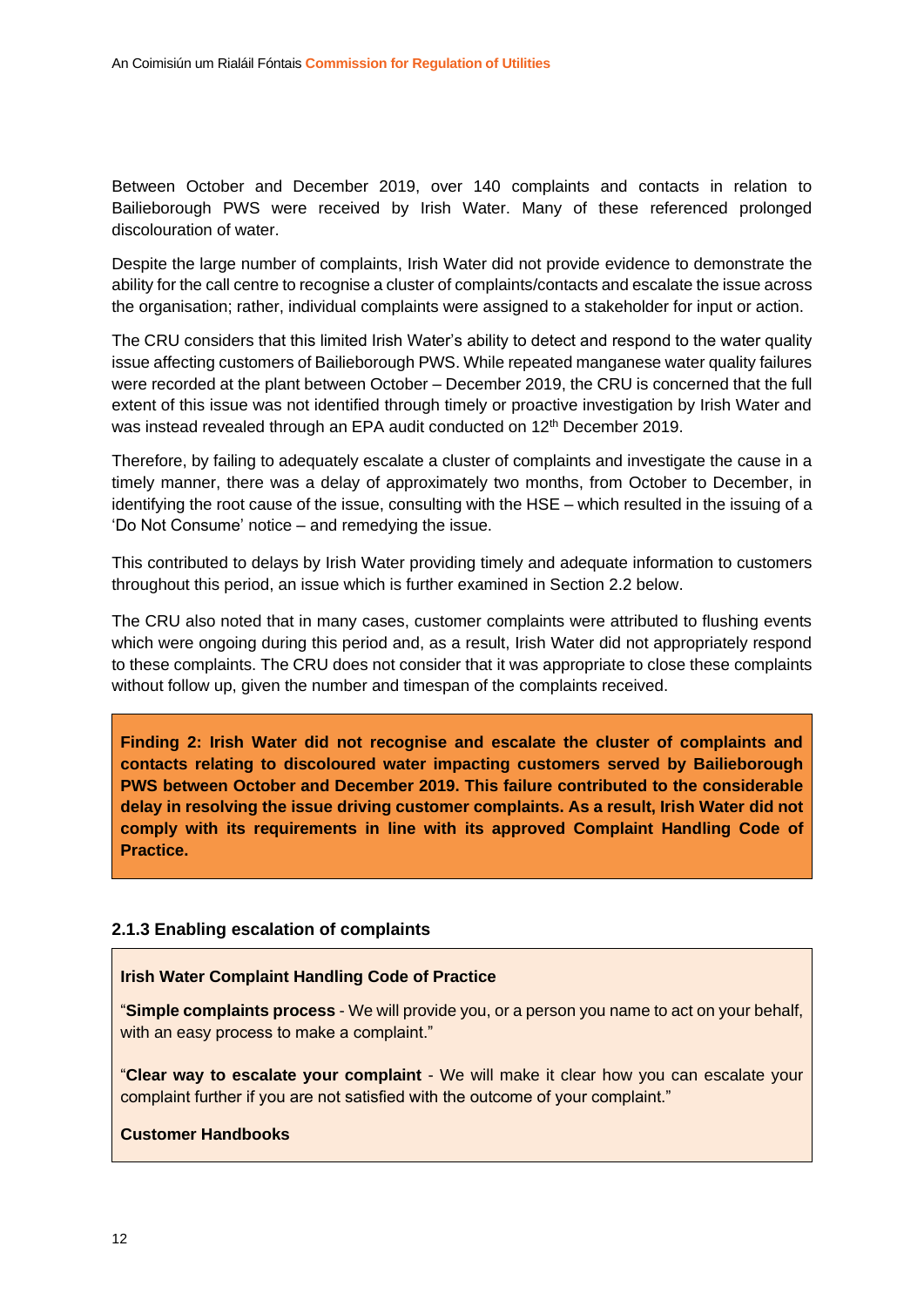#### **Code of Practice on Complaints Handling, Section 10.2.1 (Domestic Handbook) / Section 9.2.1 (Non-Domestic Handbook)**

Irish Water is required to provide an easy process for customers/potential customers to use when they are experiencing difficulties with their water/wastewater service supply and wish to make a complaint to Irish Water.

#### **Code of Practice on Complaints Handling, Section 10.2.4 (Domestic Handbook) / Section 9.2.4 (Non-Domestic Handbook)**

The Code, as a minimum, should include the following:

c) An outline of the procedure of complaint escalation enacted by Irish Water if the customer remains dissatisfied having completed the first step in the complaints process. This will include escalation to a more senior level where appropriate. Irish Water must outline that complaints must be made in writing in order for them to be escalated.

Customers making a complaint to Irish Water may escalate their complaint by writing to the Customer Service Manager by post or email. It is important that when a customer remains dissatisfied at the end of the first stage of the complaint process, they are informed of how they can escalate their complaint to a more senior level.

During this investigation, the CRU noted that while a significant number of complaints were closed without reaching customer satisfaction, no escalated complaints in relation to the issue were received in writing by Irish Water.

The CRU has examined contacts and complaints made by customers in relation to the issues at Bailieborough PWS and found that one customer, who contacted Irish Water a total of nine times by email, asked Irish Water how to escalate a query, but received no response. The CRU considers this to be an unacceptable level of customer service and a barrier to the customer escalating their complaint.

In addition, the CRU has found that relevant sections of Irish Water's complaints handling training material do not explicitly instruct customer agents to explain to customers how to escalate a complaint.

The CRU also found that Irish Water's internal process documents on the classification of complaints – which impacts how complaints are handled and escalated – may lead to serious complaints relating to water quality issues not being appropriately categorised.

**Finding 3: Irish Water did not inform customers about how to escalate a complaint when required. This reduced the number of escalated complaints received by Irish Water to zero. Staff training material provided by Irish Water is not explicit enough to ensure the necessary details are explained to customers. This finding is a non-compliance by Irish Water with its approved Complaint Handling Code of Practice.**

**Finding 4: The CRU has found that the training material provided to customer service advisors may lead to serious complaints relating to water quality not being appropriately categorised. The categorisation of complaints impacts how complaints are handled and escalated. This finding is a non-compliance by Irish Water with its approved Complaint Handling Code of Practice.**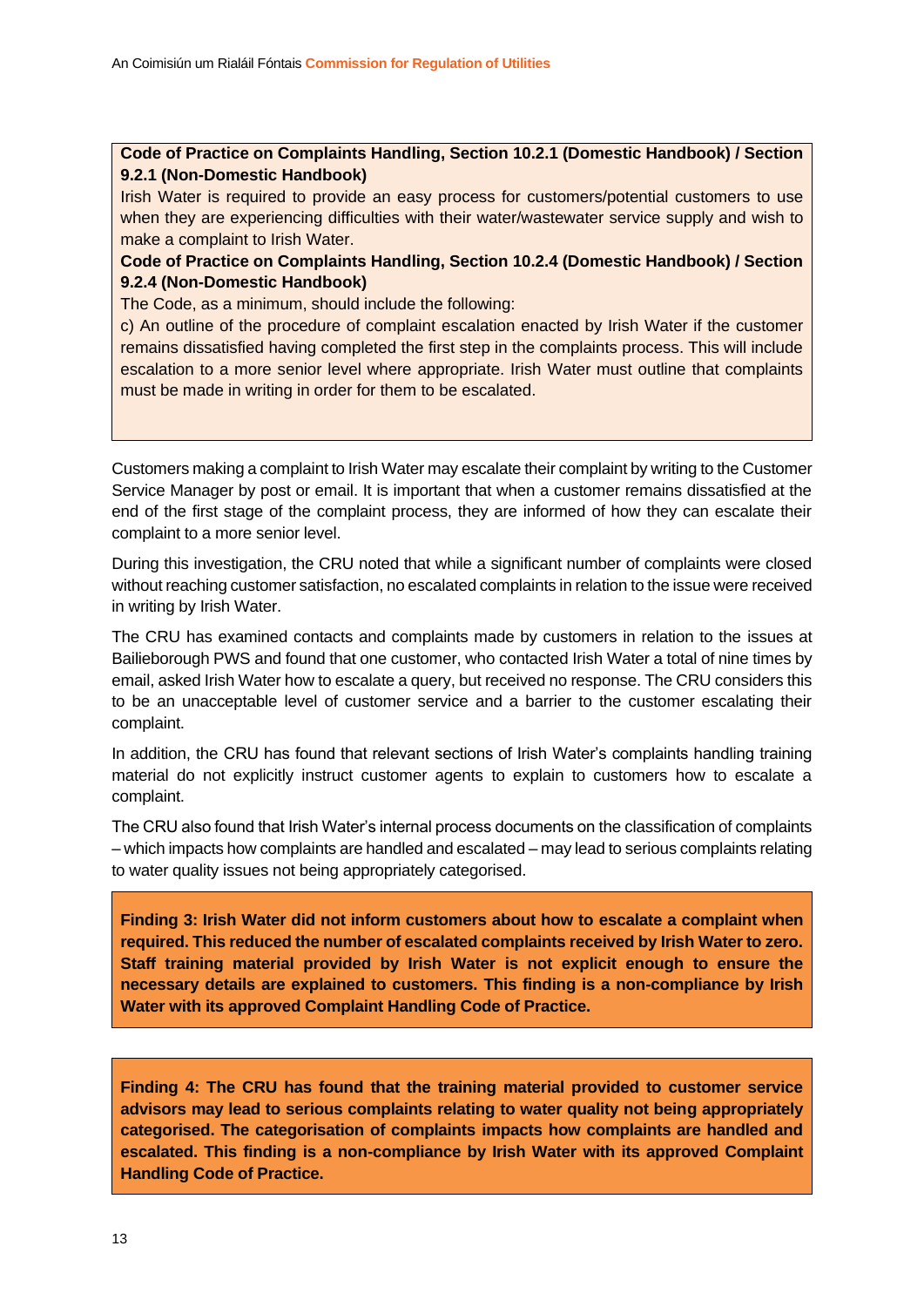#### <span id="page-14-0"></span>**2.1.4 Closing of complaints**

#### **Irish Water Complaint Handling Code of Practice**

"**Response within five working days** - We will respond to your complaint within five working days with a resolution or an outline plan on how we will resolve the issue, under normal conditions."

"We will issue a final decision to your complaint within two months from when you registered your complaint, and provide reasons for our decision."

#### **Customer Handbooks**

**Code of Practice on Complaints Handling, Domestic Customer Handbook Section 10.2.4 / Non-domestic Customer Handbook Section 9.2.4**

h) Guidance that outlines where a customer has completed Irish Water's complaints handling process and is not satisfied with the outcome, the customer will be informed that their complaint has been closed and will be referred to the Code of Practice on Complaint Handling. Irish Water shall keep a record of the final outcome of all complaints received.

Irish Water is obliged to inform a customer that their complaint has been closed and provide a reason for this decision. In assessing the contact log provided by Irish Water to the CRU, the CRU noted that, in a number of cases, customers had their complaint closed, seemingly without being aware this had been done. In some cases, customers contacted Irish Water on a second occasion and queried why they had not heard anything further following their first contact; however, the complaint had already been closed by Irish Water.

The CRU found that Irish Water did not always ensure that the customer was aware that their complaint had been closed and that no further action would be taken.

**Finding 5: Irish Water did not ensure in all cases that the customer was aware that their complaint had been closed and that no further action would be taken.**

**This finding is a non-compliance by Irish Water with its approved Complaint Handling Code of Practice.**

### <span id="page-14-1"></span>**2.2 Non-compliances with the Communications Code of Practice**

#### <span id="page-14-2"></span>**2.2.1 Provision of information to customers**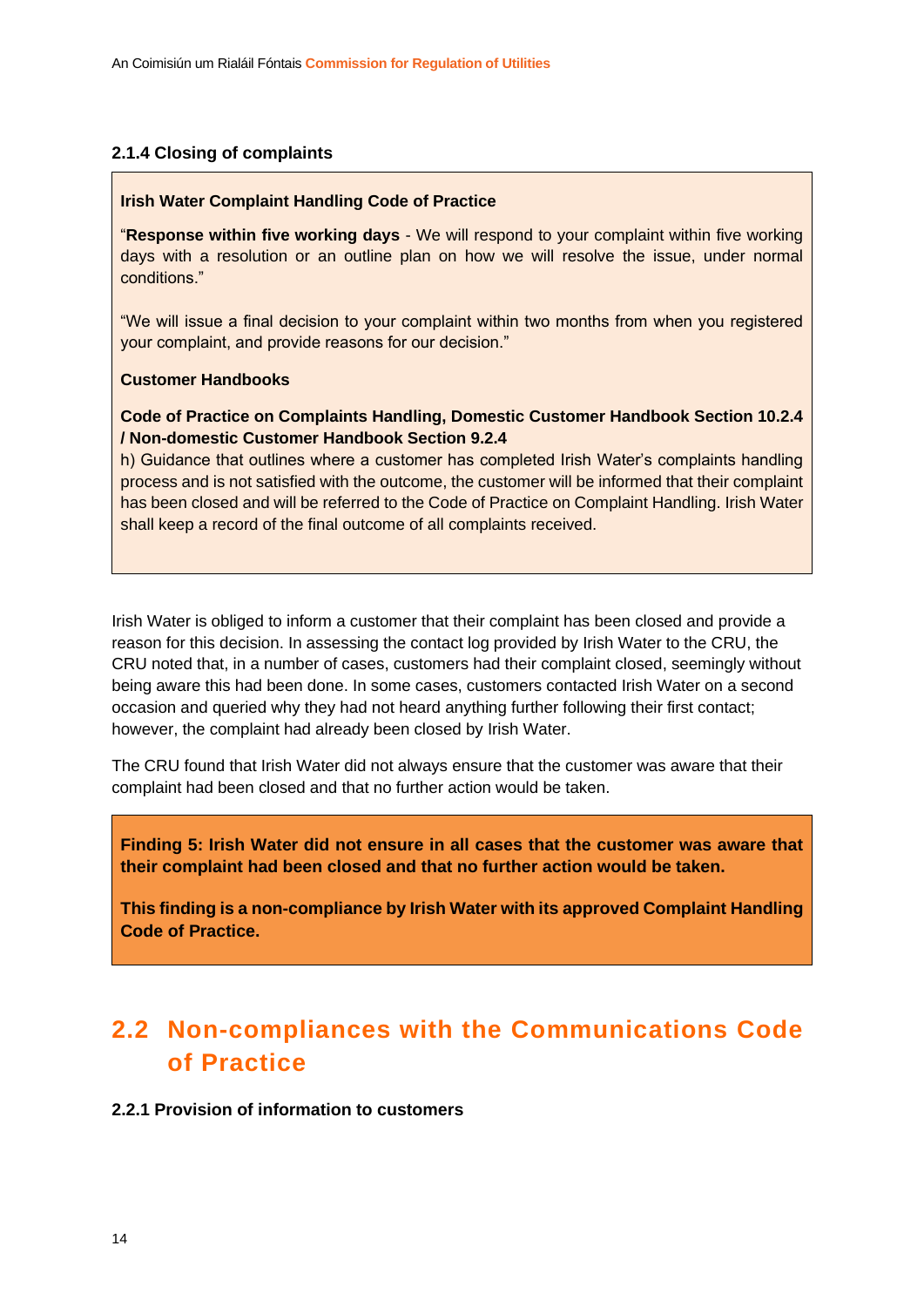#### **Irish Water Communications Code of Practice<sup>9</sup>**

"**Timeliness** - The information will be provided in a timely manner so as to minimise inconvenience to our customers."

"**Adequacy** - All information we provide will be detailed and clear so that customers will feel fully informed on all water related matters affecting them."

#### **Customer Handbooks**

**Code of Practice on Customer Communication, Section 5.1.2 (Domestic Handbook) / Section 5.1.2 (Non-Domestic Handbook)**

Irish Water must take all reasonable steps to ensure all customer communications are easy to understand and accurate.

As previously outlined, there was a water quality issue at the Bailieborough PWS between October and December 2019, with elevated manganese levels in the lake source resulting in repeated manganese water quality failures.

Irish Water visited the Bailieborough Water Treatment Plant on 02/12/2019 and discovered the persistent manganese (Mn) failures and turbidity issues in the plant's final water.<sup>10</sup> The EPA audit report notes that from 09/10/2019 the final water leaving Bailieborough Water Treatment Plant was repeatedly in excess of both the parametric limit (set at 50µg/l)<sup>11</sup> and health limit of 120µg/l set by the HSE, with samples exceeding 300µg/l on a number of days.

However, Irish Water did not communicate these findings to the HSE or the EPA in a timely manner following the visit to the Bailieborough Water Treatment Plan by Irish Water on 02/12/2019. As noted in the EPA audit report, 'there was a breakdown in communication of these issues within Irish Water. This meant the matter was not investigated in more detail, communicated to the HSE and the EPA and the appropriate risk to human health could not be assessed in a timely manner.'<sup>12</sup> Providing this information to the relevant bodies in a timely manner would have allowed the HSE to make an assessment of the public health impact sooner and would most likely have resulted in the 'Do Not Consume' public health notice being issued by Irish Water to customers earlier.

Overall, a breakdown in internal communications within Irish Water led to a delay in communicating the findings of their site visit on 02/12/2019. The findings of the visit by Irish Water to Bailieborough WTP were not communicated to the HSE and the EPA until 06/12/2019, which led to a delay in the assessment of the public health risk. This four-day delay contributed to an 11-day gap between

<sup>&</sup>lt;sup>9</sup> Irish Water Domestic Communications Code of Practice<u>, https://www.water.ie/iw-</u> documents/about/Domestic-Communications-Code-of-Practice-FINAL.pdf

<sup>10</sup> EPA audit report, DW2019/218, available a[t https://www.epa.ie/publications/compliance--](https://www.epa.ie/publications/compliance--enforcement/drinking-water/audit-reports/cavan/baileborough-public-drinking-water-supply.php)

[enforcement/drinking-water/audit-reports/cavan/baileborough-public-drinking-water-supply.php](https://www.epa.ie/publications/compliance--enforcement/drinking-water/audit-reports/cavan/baileborough-public-drinking-water-supply.php) <sup>11</sup> European Union (Drinking Water) Regulations 2014, [S.I. No. 122 of 2014](http://www.irishstatutebook.ie/eli/2014/si/122/made/en/pdf)

<sup>12</sup> EPA audit report, DW2019/218, available a[t https://www.epa.ie/publications/compliance-](https://www.epa.ie/publications/compliance--enforcement/drinking-water/audit-reports/cavan/baileborough-public-drinking-water-supply.php) [enforcement/drinking-water/audit-reports/cavan/baileborough-public-drinking-water-supply.php](https://www.epa.ie/publications/compliance--enforcement/drinking-water/audit-reports/cavan/baileborough-public-drinking-water-supply.php)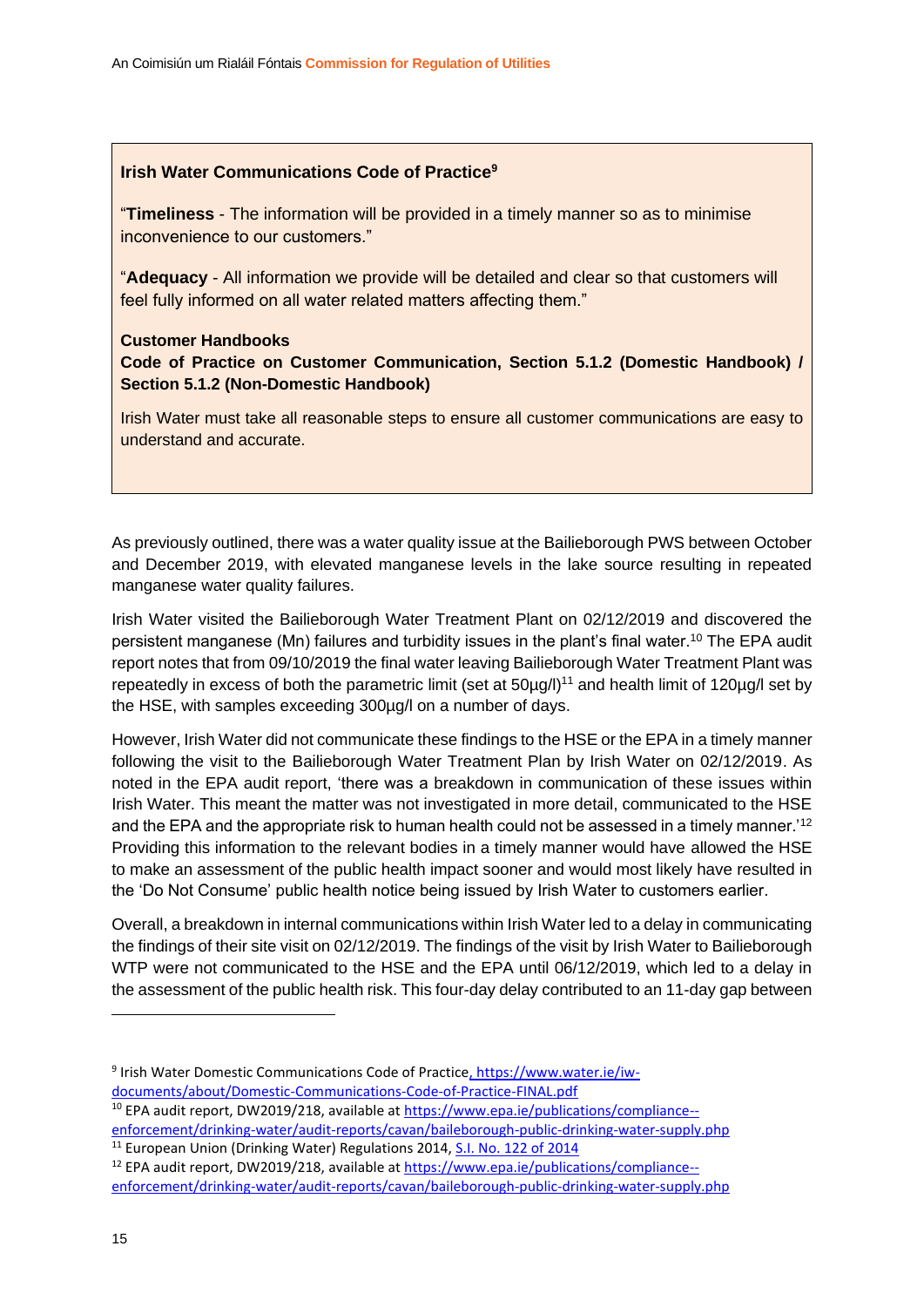the site visit and the issuance of a 'Do Not Consume' notice to customers that the water was not safe to drink.

The CRU considers that customers did not receive accurate information on water quality in a timely manner due to the delay in communicating findings of the Irish Water visit to Bailieborough WTP. This had the potential to cause considerable customer harm as customers served by Bailieborough PWS were supplied with drinking water that did not meet the water quality standards outlined in the EU Drinking Water Regulations 2014 and had the potential to cause a danger to human health.<sup>13</sup>

**Finding 6: Irish Water did not take necessary steps to ensure customer communications were accurate, timely and adequate. Irish Water visited the plant on 02/12/2019 but due to a breakdown in internal communications within Irish Water, the findings of the visit were not communicated to the HSE and the EPA until 06/12/2019, which led to a delay in the assessment of the public health risk. This four-day delay contributed to an 11-day gap between the site visit by Irish Water on 02/12/2019 and the issuance of a 'Do Not Consume' notice on 13/12/2019, and the corresponding interval before customers were provided with accurate communications.** 

**This finding is a non-compliance by Irish Water with its approved Communications Code of Practice.**

#### <span id="page-16-0"></span>**2.2.2 Communication of flushing events**

#### **Irish Water Communications Code of Practice**

"**Timeliness** - The information will be provided in a timely manner so as to minimise inconvenience to our customers."

"**Adequacy** - All information we provide will be detailed and clear so that customers will feel fully informed on all water related matters affecting them."

#### **Customer Handbooks**

**Code of Practice on Customer Communication, Section 5.1.1 (Domestic Handbook) / Section 5.1.1 (Non-Domestic Handbook)**

Irish Water must adopt a transparent and fair approach to the communication of their services and the sign up of customers.

Irish Water has informed the CRU of five flushing events which took place on the Bailieborough PWS during this period. Flushing is conducted to remove sediment, rust and other particles that have accumulated in the water pipes. Flushing is achieved by opening hydrants on the network; this has the effect of increasing the velocity of the flow of water in a section of the pipeline, in a controlled manner, so as to bring sediments that are lying the bottom of the pipeline into suspension. In most

<sup>&</sup>lt;sup>13</sup> European Union (Drinking Water) Regulations 2014, [S.I. No. 122 of 2014](http://www.irishstatutebook.ie/eli/2014/si/122/made/en/pdf)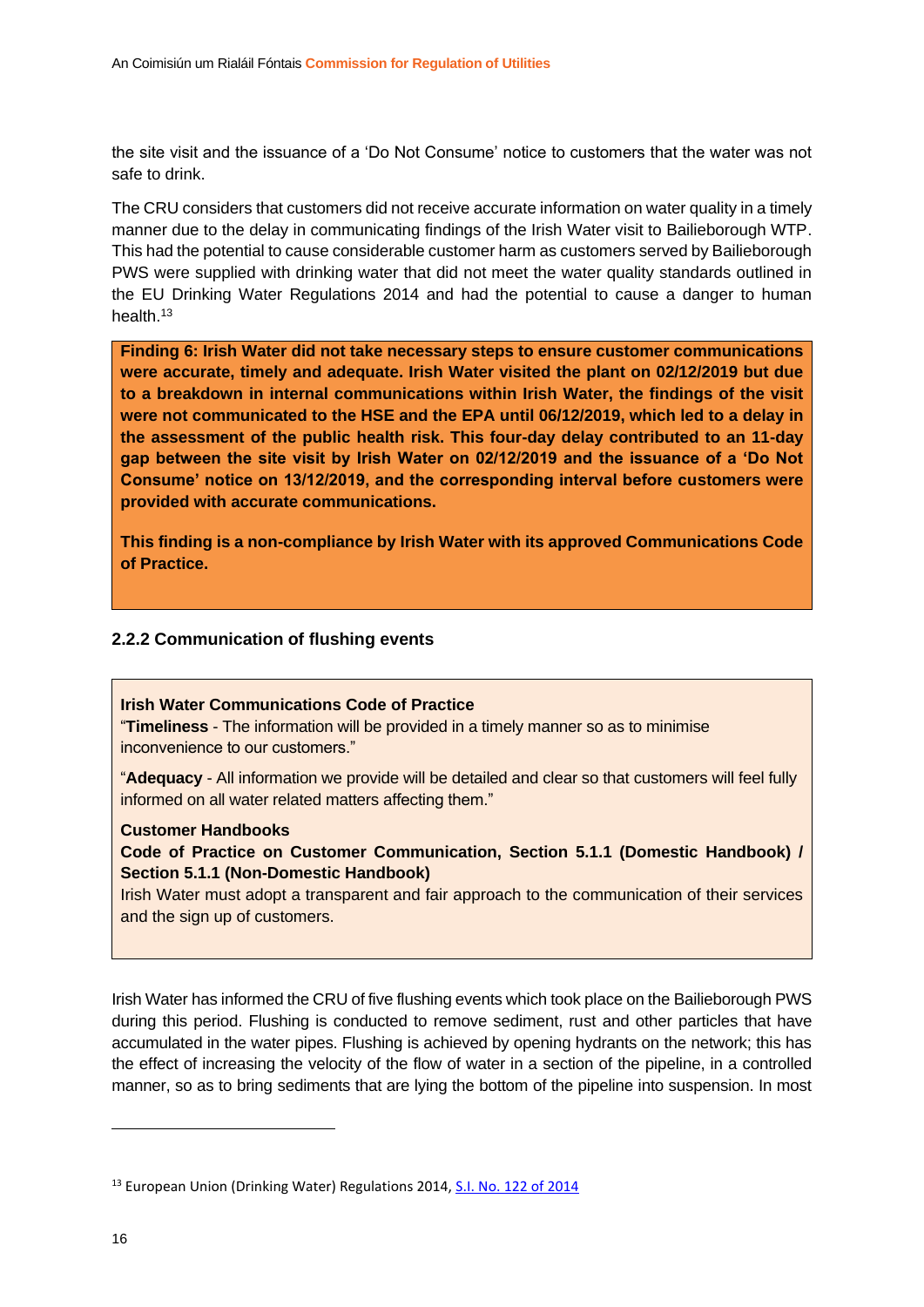instances, the main customer impacts are discoloured water and a possible drop in water pressure.

The CRU notes the volume and duration of these flushing events and considers that they would have had a significant impact on customers. In two cases, flushing events endured for two weeks or more, which would have exacerbated the impact on customers.

The CRU considers that the level of communication provided to customers by Irish Water in relation to these events was not adequate. Limited updates were provided to customers in all cases, e.g. in the case of the third flushing event, one tweet was published although the flushing lasted two weeks. In addition, the CRU notes that in relation to four of the flushing events, customer communications were only provided following the commencement of flushing.

**Finding 7: Irish Water did not provide sufficient updates to customers affected by flushing events, considering the volume and duration of these events. This was in breach of Irish Water's obligation to take a transparent and fair approach to the communication of their services.** 

**This finding is a non-compliance by Irish Water with its approved Communications Code of Practice.**

#### <span id="page-17-0"></span>**2.2.3 Detailed communication of affected areas**

#### **Irish Water Communications Code of Practice**

"**Adequacy** - All information we provide will be detailed and clear so that customers will feel fully informed on all water related matters affecting them."

#### **Customer Handbooks**

**Code of Practice on Customer Communication, Section 5.1.2 (Domestic Handbook) / Section 5.1.2 (Non-Domestic Handbook)**

Irish Water must take all reasonable steps to ensure all customer communications are easy to understand and accurate.

In relation to the flushing events described above, the CRU notes that the communication of the areas affected was not clear in all cases. All flushing notices referred to *'(Placename) and surrounds'*. This is not considered to be precise. For example, the town of Mullagh, where some customers who contacted Irish Water resided, is approximately 13km from Bailieborough. Mullagh was not explicitly mentioned until 2<sup>nd</sup> December; rather, 'Bailieborough and surrounds' was relied upon instead.

In the audit of the Leixlip Water Treatment Plant Boil Water Notices (BWNs),<sup>14</sup> one finding, relating to information provided in digital maps, stated that the information was neither accurate nor easy to understand and requested remedial action. This action has since been completed. However, the present investigation highlights the need for comprehensive and clear communication of locations affected by any supply interruption or poor quality supply issue, including those which may not lead

<sup>14</sup> [CRU20052-Leixlip-Water-Treatment-Plant-BWN-](https://www.cru.ie/wp-content/uploads/2020/04/CRU20052-Leixlip-Water-Treatment-Plant-BWN-%E2%80%93-Irish-Water-Compliance-Audit.pdf)–-Irish-Water-Compliance-Audit.pdf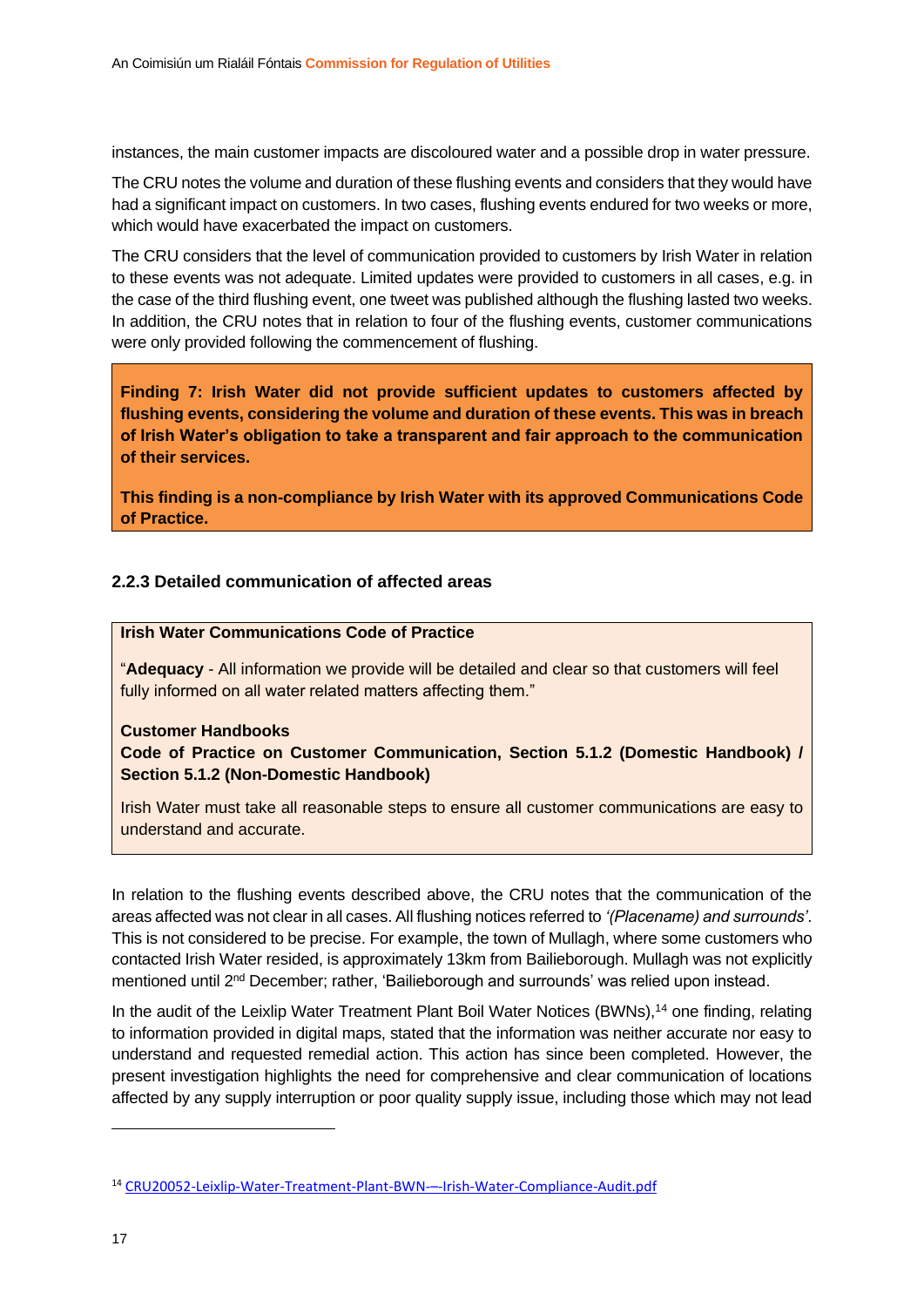to BWN or a 'Do Not Consume' Notice (DNC).

**Finding 8: Communications provided by Irish Water in relation to the location of flushing events were not sufficiently detailed and clear and may have caused confusion for customers.**

**This finding is a non-compliance by Irish Water with its approved Communications Code of Practice.**

## <span id="page-18-0"></span>**2.3 Non-compliance with the Billing Code of Practice for Non-Domestic Customers**

#### <span id="page-18-1"></span>**2.3.1 Application of rebates due to impacted non-domestic customers**

#### **Irish Water 2.0 Billing Code of Practice<sup>15</sup>**

"We guarantee to apply the applicable discount/rebate to your bill in relation to notices that declare water unfit for human consumption in line with the Commission for Regulation of Utilities decision on Irish Water's Water Charges Plan."

#### **Customer Handbooks**

**Non-Domestic Customer Handbook, Code of Practice on Billing, Section 7.1.4** Irish Water guarantees to apply the applicable discount/rebate to a customer's bill in relation to notices that declare water unfit for human consumption in line with the CRU's decision on Irish Water's Water Charges plan.

During the ten days for which the 'Do Not Consume' notice applied to customers supplied by Bailieborough PWS, bill-paying customers should have received a discount/rebate to their bill. However, during this investigation, Irish Water reported to the CRU that the correct procedure with regards to discounts/rebates was not followed in this case and the 232 non-domestic customers who were impacted by the notice did not have the discount applied at the time. The total value of this discount equalled €1,208, averaging at €5.30 per customer. Irish Water has reported that the issue was caused by an internal communications failure.

Having discovered this issue during the investigation, Irish Water reviewed all Water Unfit for Human Consumption (WUHC) events from 20<sup>th</sup> November 2018 to Q1 2021. This time period was viewed to be appropriate by the CRU as automatic tariff discounts were applied from 20<sup>th</sup> November 2018 onwards.

<sup>15</sup> Irish Water Business Customer Codes of Practice, [https://www.water.ie/iw](https://www.water.ie/iw-documents/about/11.09.18_NDBillingCode_InsideConsultation_Clean.pdf)[documents/about/11.09.18\\_NDBillingCode\\_InsideConsultation\\_Clean.pdf](https://www.water.ie/iw-documents/about/11.09.18_NDBillingCode_InsideConsultation_Clean.pdf)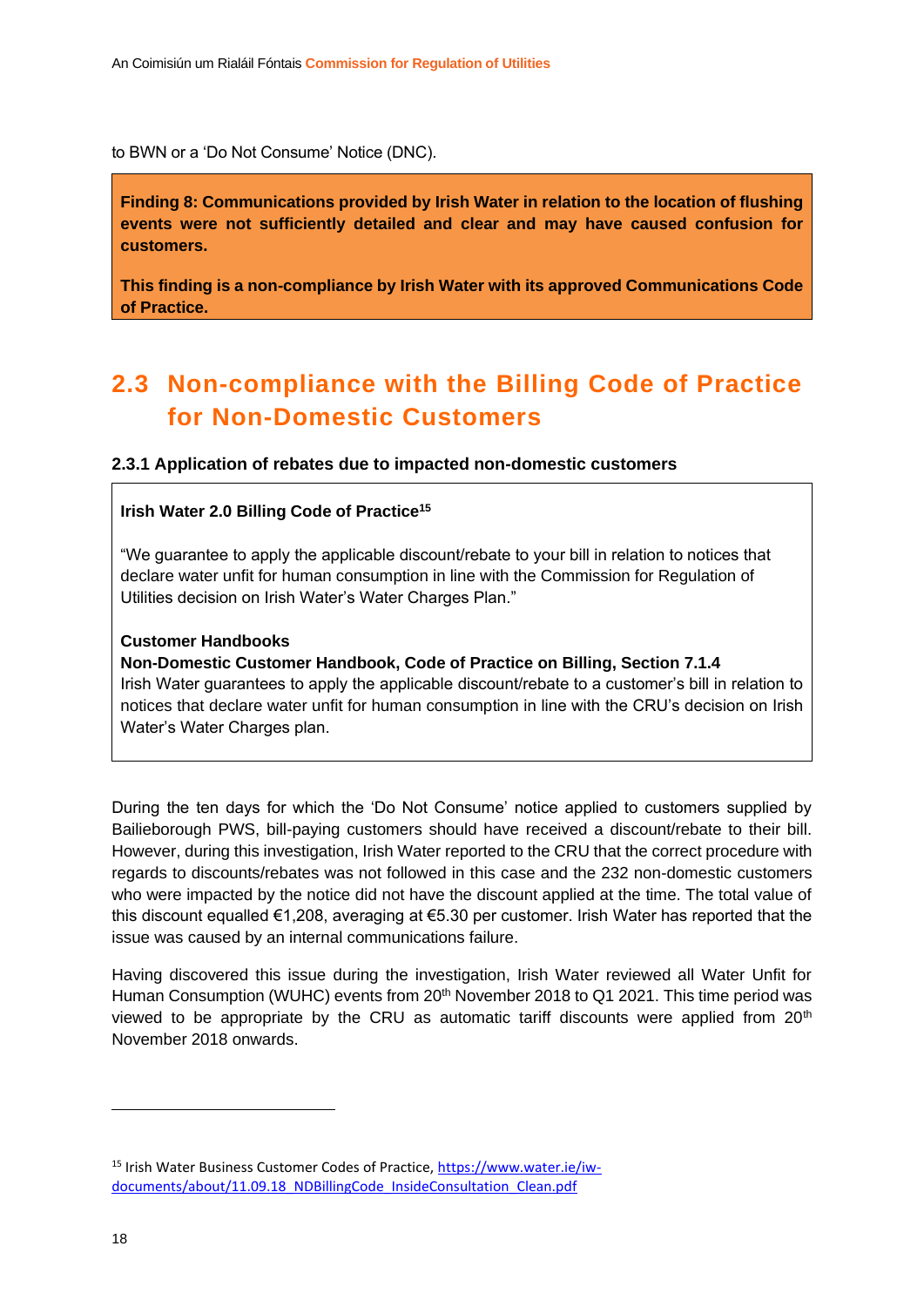Events examined in the review include Boil Water notices and Do Not Consume notices, where discounts are applicable. Irish Water's review determined that in 32 out of 113 WUHC events, customers did not have the relevant discounts applied to their account at the time. This impacted 1,294 non-domestic customers. 1,173 customers were owed less than €20 each, 117 were owed between €20 and €250 each, while four customers were owed over €250 each.

Irish Water has now taken remedial action by refunding the impacted customers a combined total of €11,497, which is an average of €8.88 per account. Irish Water has informed the CRU that it has identified the cause of this error, attributing it to an internal communications failure which led to the relevant file not being actioned. It has put remedies in place to prevent the recurrence of this issue, including cross-function process changes and the application of new internal controls. This includes a quarterly internal audit of the process.

**Finding 9: Irish Water failed to apply the applicable discount/rebate to 232 non-domestic customers impacted by the Bailieborough 'Do Not Consume' Notice.** 

**This finding is a non-compliance by Irish Water with its approved Billing Code of Practice for Non-Domestic Customers.**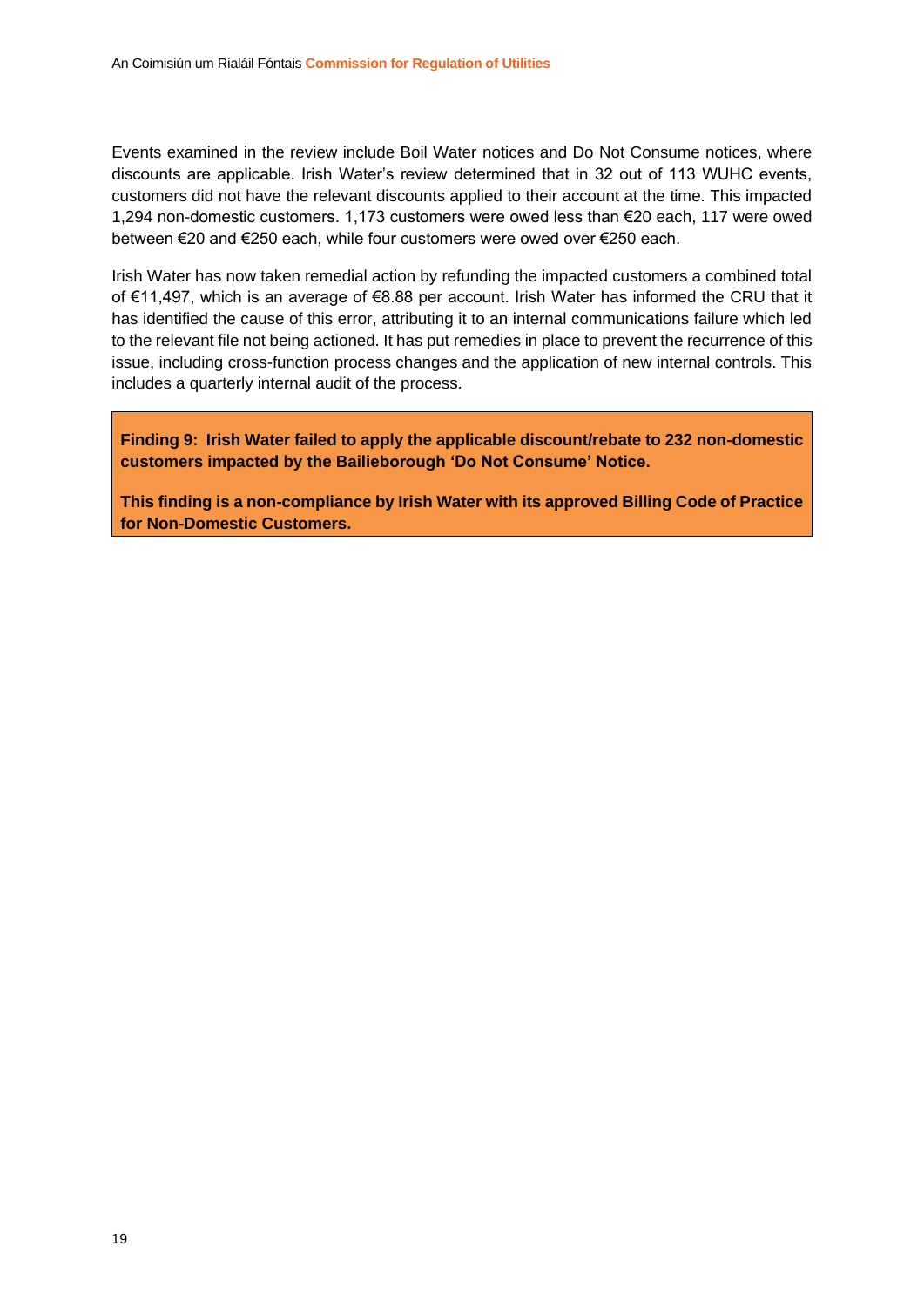# <span id="page-20-0"></span>**3. Remedial Actions & Next Steps**

Reflecting the findings outlined in the previous section, the CRU has requested Irish Water to undertake a number of remedial actions relating to the findings of this investigation. Remedial actions include:

- Review processes to categorise customer contacts to ensure that complaints are captured.
- Review processes to ensure recognition and escalation of clusters of contacts/complaints.
- Amend processes to ensure that a cluster of contacts/complaints can be escalated even if it appears the cause is known.
- Review training material in terms of raising complaints, escalating complaints, the categorisation of complaints and closing of complaints.
- Provision of incident response training to all necessary staff.
- Improvement of communication to customers impacted by flushing or other issues causing abnormal and unacceptable change to water colour, including detailed information on locations affected.

A summary of these remedial actions is outlined in the appendix to this information paper. Discussions are ongoing between Irish Water and the CRU in order to clarify some aspects of these remedial actions. Irish Water must submit a progress report on all actions by 12<sup>th</sup> November 2021. Following the submission of this report, further compliance monitoring will be required to follow up on all actions.

In addition, the CRU will continue to monitor Irish Water's compliance with all requirements of its approved Codes of Practice. Future investigations will be conducted when issues arise, and the CRU will carry out spot checks and audits with the aim of strengthening customer protection.

As outlined previously, Section 32(1) of the Water Services (No. 2) Act 2013 requires Irish Water to prepare and submit Codes of Practice to the CRU for approval. Section 32(5) of the Act empowers the CRU to direct Irish Water to comply with an approved code of practice or a provision of a code of practice.

The CRU's enforcement powers in respect of energy licence holders, including electricity and gas suppliers and network companies, are more comprehensive. The Electricity Regulation Act 1999 empowers the CRU to issue a direction or notice to a licensee where it considers that the licensee may be contravening or may be likely to contravene a condition or requirement, apply to the High Court for an order to ensure compliance with a direction and ultimately revoke a licence where the CRU determines it appropriate. In addition, the Energy Act 2016 grants the CRU power to impose administrative sanctions on licensees, which include financial penalties. The CRU is currently developing the administrative sanctions framework; however, this enforcement power does not apply to Irish Water.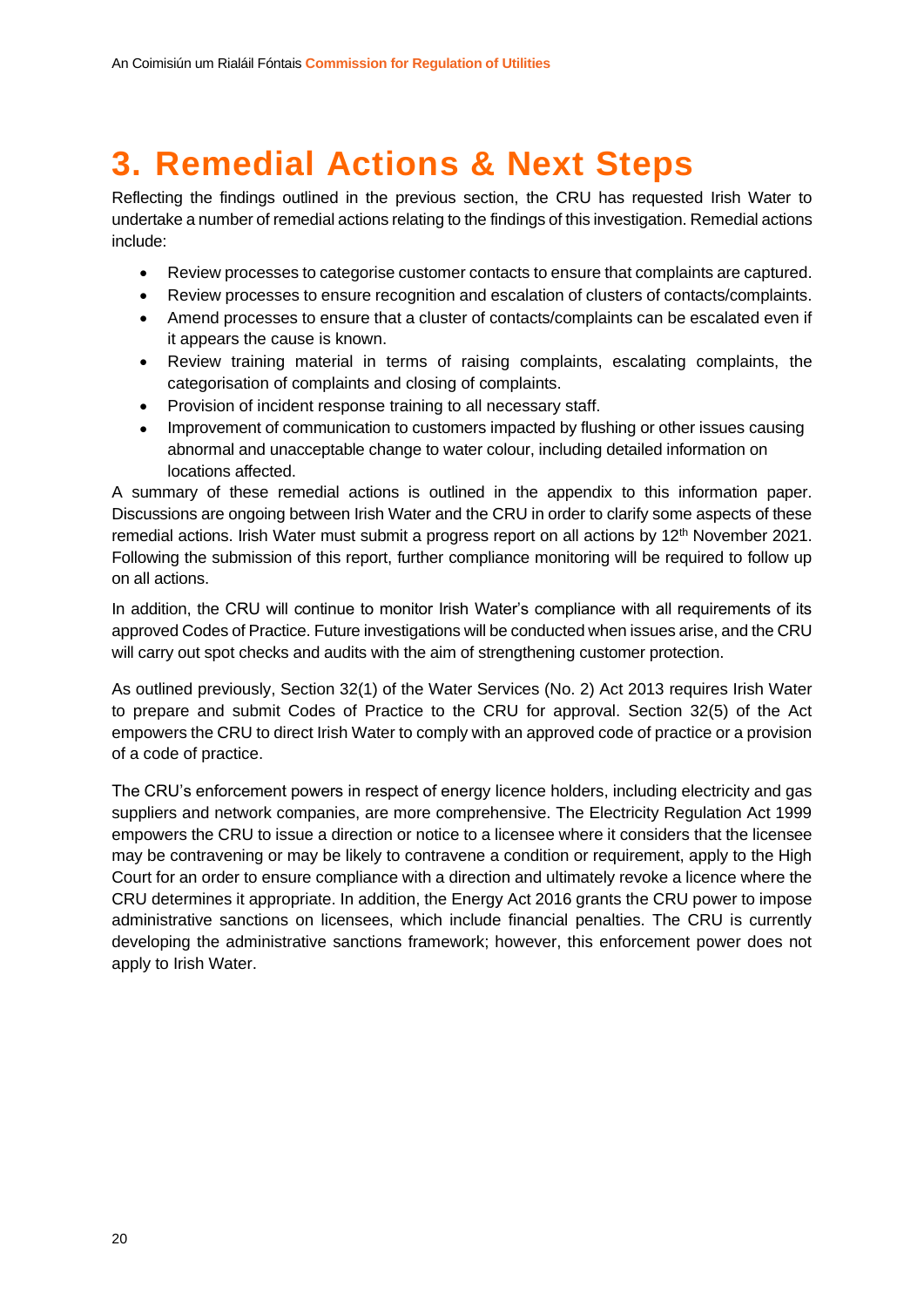# **Appendix**

### **Overview of preliminary findings and requested remedial actions**

<span id="page-21-0"></span>

| <b>Finding</b><br>reference                                                     | <b>Section of Code of Practice</b>                                                                                                                                                                                                                                                                 | <b>Summary of finding</b>                                                                                                                                                                                                                                                                                                                                                                               | <b>Summary of requested remedial actions</b>                                                                                                                                                                                                                                                                                                                                                                                                                                         |
|---------------------------------------------------------------------------------|----------------------------------------------------------------------------------------------------------------------------------------------------------------------------------------------------------------------------------------------------------------------------------------------------|---------------------------------------------------------------------------------------------------------------------------------------------------------------------------------------------------------------------------------------------------------------------------------------------------------------------------------------------------------------------------------------------------------|--------------------------------------------------------------------------------------------------------------------------------------------------------------------------------------------------------------------------------------------------------------------------------------------------------------------------------------------------------------------------------------------------------------------------------------------------------------------------------------|
| Finding 1-<br><b>Categorisation</b><br>of customer<br>contacts as<br>complaints | <b>Irish Water Complaint Handling</b><br>Code of Practice -<br>"A complaint is defined as "the<br>expression (through various<br>channels, letter, email, phone<br>call, physical claim) of a<br>customer's dissatisfaction and<br>his/her explicit expectation for a<br>response or resolution"." | Irish Water did not appropriately<br>categorise all contacts expressing<br>dissatisfaction and an expectation for a<br>response or resolution as complaints.<br>This had implications for how contacts<br>were handled and resolved, and for<br>comparative customer service metrics.<br>Of 96 'contacts' received, the majority<br>should have been categorised as<br>'complaints'.                    | Irish Water should ensure that<br>(i)<br>adequate procedures are in place to<br>ensure all contacts are correctly<br>categorised, actioned upon and<br>reported.<br>(ii)<br>Irish Water should review its training<br>material for staff to ensure they are<br>not discouraged from categorising<br>contacts as complaints<br>Irish Water should ensure full details<br>(iii)<br>of all complaints and contacts are<br>reported to the relevant bodies (e.g.<br>EPA) when requested. |
| Finding 2-<br><b>Escalation of</b><br>cluster of<br>complaints                  | Irish Water Complaint Handling<br>Code of Practice -<br>"Efficient complaints process -<br>We will formally record<br>complaints and try to resolve<br>them as soon as possible."                                                                                                                  | Irish Water did not recognise and<br>escalate the cluster of complaints<br>relating to discoloured water impacting<br>customers served by Bailieborough<br>PWS between October and December<br>2019. This failure contributed to the<br>considerable delay in resolving the<br>issue driving customer complaints. As<br>a result, Irish Water was not in a<br>position to meet its requirements in line | (i)<br>Irish Water should review and modify<br>its processes to ensure it can<br>recognise and escalate a cluster of<br>complaints, including when contacts<br>are spread across more than one<br>local authority area.<br>(ii)<br>Irish Water should introduce<br>appropriate processes to ensure that<br>a cluster of customer contacts can be                                                                                                                                     |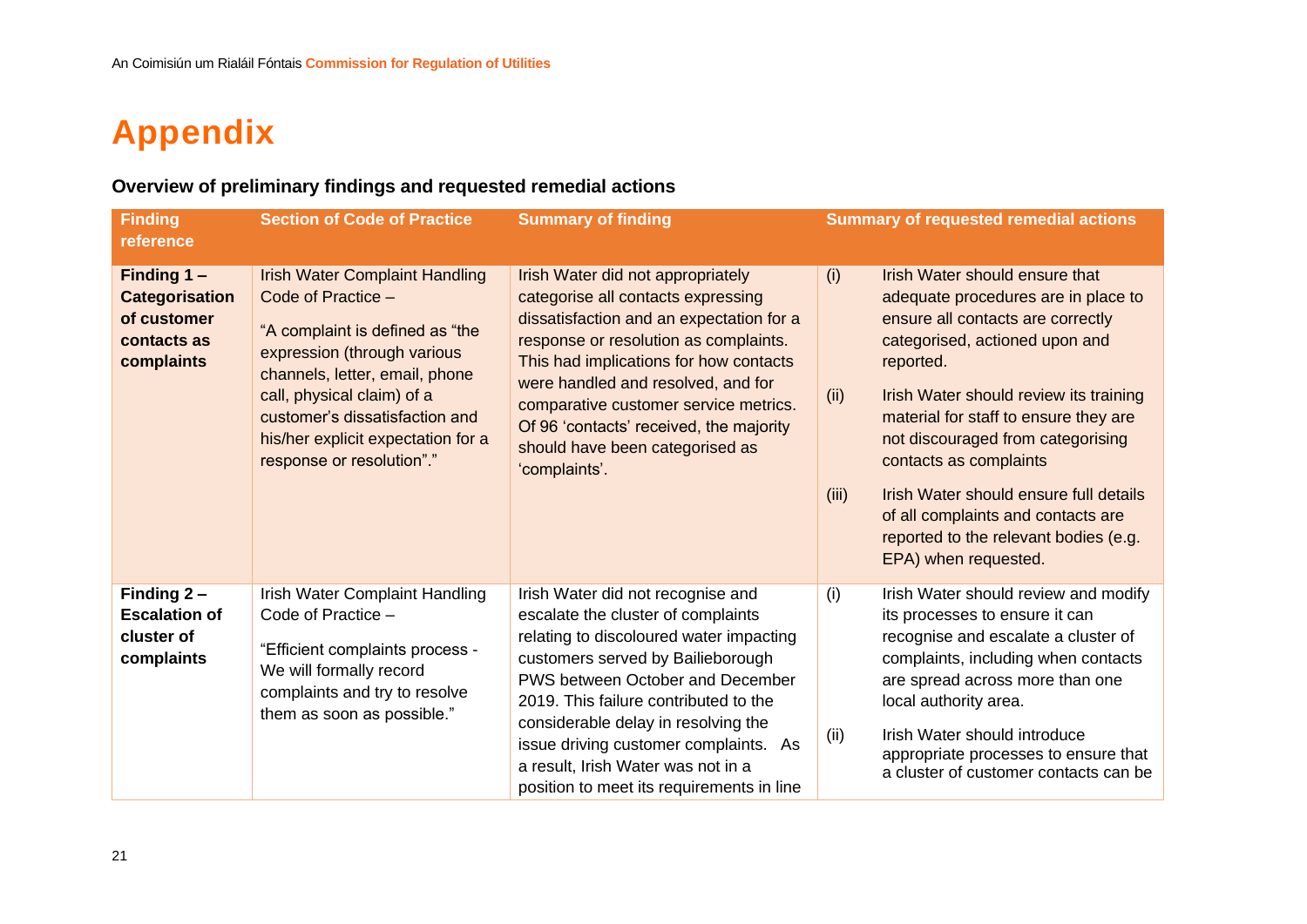|                                                                 |                                                                                                                                                                                                                                                                                                                                                                                                               | with the Complaint Handling Code of<br>Practice.                                                                                                                                                                                                                                                                                                                                                                                                            | escalated, even if it appears the<br>cause is known.                                                                                                                                                                                                |
|-----------------------------------------------------------------|---------------------------------------------------------------------------------------------------------------------------------------------------------------------------------------------------------------------------------------------------------------------------------------------------------------------------------------------------------------------------------------------------------------|-------------------------------------------------------------------------------------------------------------------------------------------------------------------------------------------------------------------------------------------------------------------------------------------------------------------------------------------------------------------------------------------------------------------------------------------------------------|-----------------------------------------------------------------------------------------------------------------------------------------------------------------------------------------------------------------------------------------------------|
| Finding $3 -$<br><b>Enabling</b><br>escalation of<br>complaints | <b>Irish Water Complaint Handling</b><br>Code of Practice -<br>"Simple complaints process - We<br>will provide you, or a person you<br>name to act on your behalf, with<br>an easy process to make a<br>complaint."<br>"Clear way to escalate your<br>complaint - We will make it clear<br>how you can escalate your<br>complaint further if you are not<br>satisfied with the outcome of<br>your complaint." | Irish Water did not inform customers<br>about how to escalate a complaint when<br>required. It is important that when a<br>customer remains dissatisfied at the<br>end of the first stage of the complaint<br>process, they are informed of how they<br>can escalate their complaint to a more<br>senior level. Staff training material<br>provided by Irish Water is not explicit<br>enough to ensure the necessary details<br>are explained to customers. | Irish Water should ensure training material<br>and procedures are designed to ensure that<br>customers are informed about how to<br>escalate a complaint.                                                                                           |
| Finding $4-$<br><b>Enabling</b><br>escalation of<br>complaints  | Irish Water Complaint Handling<br>Code of Practice -<br>"Simple complaints process - We<br>will provide you, or a person you<br>name to act on your behalf, with<br>an easy process to make a<br>complaint."<br>"Clear way to escalate your<br>complaint - We will make it clear<br>how you can escalate your<br>complaint further if you are not<br>satisfied with the outcome of<br>your complaint."        | Irish Water training material may lead to<br>serious complaints relating to water<br>quality not being adequately handled<br>and escalated.                                                                                                                                                                                                                                                                                                                 | Irish Water should review documentation to<br>ensure that examples provided adequately<br>describe the types of complaints that should<br>be captured in each category, with<br>procedures in place to ensure complaints are<br>correctly captured. |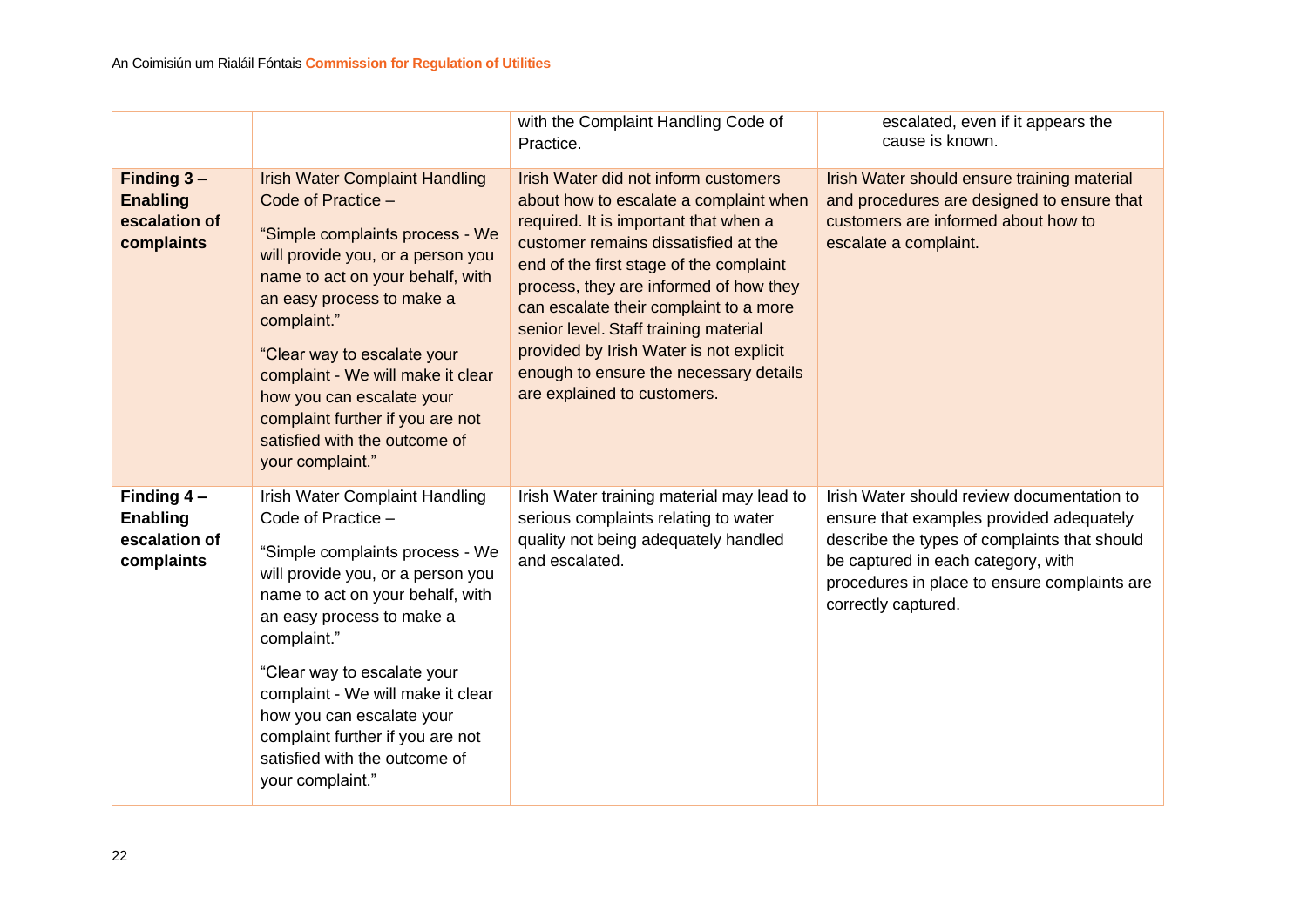| Finding $5 -$<br><b>Closing of</b><br>complaints                    | <b>Irish Water Complaint Handling</b><br>Code of Practice -<br>"Response within five working<br>days - We will respond to your<br>complaint within five working<br>days with a resolution or an<br>outline plan on how we will<br>resolve the issue, under normal<br>conditions."<br>"We will issue a final decision to<br>your complaint within two months<br>from when you registered your<br>complaint, and provide reasons<br>for our decision." | Irish Water did not ensure in all cases<br>that the customer was aware that their<br>complaint had been closed and that no<br>further action would be taken.                                                                                                                                                                                                                                                                                                 | Irish Water should ensure that the customer<br>is fully aware that a complaint or case is<br>being closed, with the reason for doing so<br>provided. This should be reflected in all<br>training material for customer service<br>advisors. The customer should also be<br>informed of the reason for closing a<br>complaint. In situations where a customer<br>remains dissatisfied, Irish Water should<br>ensure that the customer is clearly informed<br>about how to escalate their complaint further. |
|---------------------------------------------------------------------|------------------------------------------------------------------------------------------------------------------------------------------------------------------------------------------------------------------------------------------------------------------------------------------------------------------------------------------------------------------------------------------------------------------------------------------------------|--------------------------------------------------------------------------------------------------------------------------------------------------------------------------------------------------------------------------------------------------------------------------------------------------------------------------------------------------------------------------------------------------------------------------------------------------------------|------------------------------------------------------------------------------------------------------------------------------------------------------------------------------------------------------------------------------------------------------------------------------------------------------------------------------------------------------------------------------------------------------------------------------------------------------------------------------------------------------------|
| Finding $6 -$<br><b>Provision of</b><br>information to<br>customers | <b>Irish Water Communications</b><br>Code of Practice -<br>"Timeliness - The information will<br>be provided in a timely manner<br>so as to minimise inconvenience<br>to our customers."<br>"Adequacy - All information we<br>provide will be detailed and clear<br>so that customers will feel fully<br>informed on all water related<br>matters affecting them."                                                                                   | Irish Water did not take the necessary<br>steps to ensure customer<br>communications were accurate, timely<br>and adequate. There was a breakdown<br>in internal communications following<br>Irish Water's visit to the Bailieborough<br>WTP, which contributed to an 11-day<br>gap between the visit and the issuance<br>of a 'Do Not Consume' notice, and the<br>corresponding interval before customers<br>were provided with accurate<br>communications. | Irish Water should ensure that the<br>(i)<br>relevant persons and parties (e.g.<br>HSE, EPA) are notified of any<br>exceedances in a timely manner and<br>that the necessary procedures are in<br>place to consistently deliver timely<br>and adequate communications to all<br>customers.<br>Irish Water should ensure that<br>(ii)<br>operational staff nationwide receive<br>adequate training and guidelines to<br>ensure similar incidents do not occur<br>elsewhere.                                 |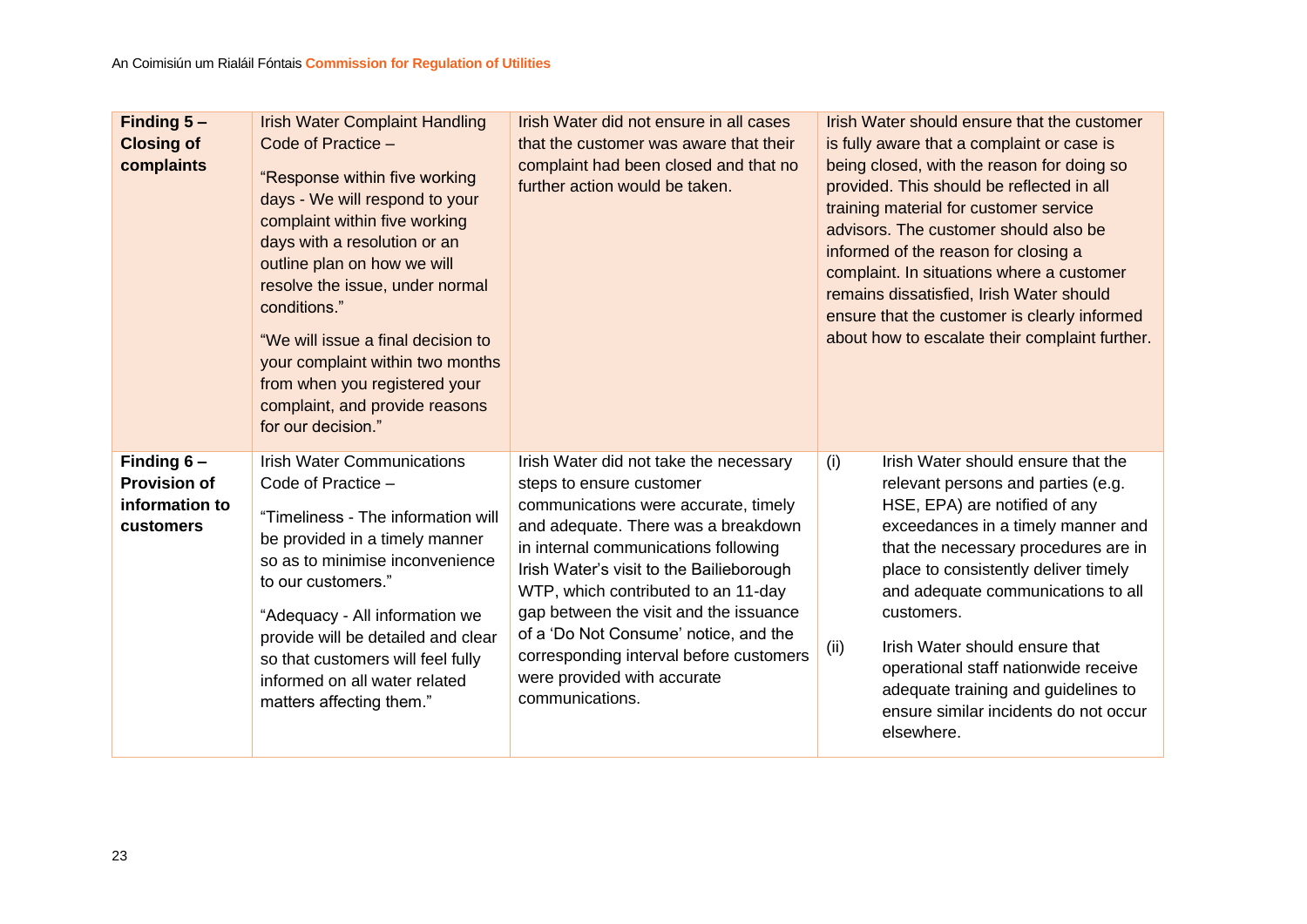| Finding $7 -$<br><b>Communication</b><br>of flushing<br>events                                         | <b>Irish Water Communications</b><br>Code of Practice -<br>"Timeliness - The information will<br>be provided in a timely manner<br>so as to minimise inconvenience<br>to our customers."<br>"Adequacy - All information we<br>provide will be detailed and clear<br>so that customers will feel fully<br>informed on all water related<br>matters affecting them." | Irish Water did not provide sufficient<br>updates to customers affected by<br>flushing events.                                                                                          | (i)<br>Irish Water should provide regular<br>updates to customers impacted by<br>flushing events or other issues<br>causing abnormal and unacceptable<br>change to water colour.<br>Irish Water should provide advance<br>(ii)<br>notice of any such events where<br>possible. |
|--------------------------------------------------------------------------------------------------------|--------------------------------------------------------------------------------------------------------------------------------------------------------------------------------------------------------------------------------------------------------------------------------------------------------------------------------------------------------------------|-----------------------------------------------------------------------------------------------------------------------------------------------------------------------------------------|--------------------------------------------------------------------------------------------------------------------------------------------------------------------------------------------------------------------------------------------------------------------------------|
| Finding $8 -$<br><b>Detailed</b><br>communication<br>of affected<br>areas                              | <b>Irish Water Communications</b><br>Code of Practice -<br>"Adequacy - All information we<br>provide will be detailed and clear<br>so that customers will feel fully<br>informed on all water related<br>matters affecting them."                                                                                                                                  | Communications provided by Irish<br>Water in relation to the location of<br>flushing events were not sufficiently<br>detailed and clear and may have<br>caused confusion for customers. | Irish Water should ensure that customer<br>communications are detailed and clear by<br>naming locations affected by a supply<br>interruption or poor quality supply issue with<br>as much detail as possible, as well as clearly<br>showing the affected areas in maps.        |
| Finding 9-<br><b>Application of</b><br>rebates due to<br>impacted non-<br>domestic<br><b>customers</b> | <b>Irish Water Billing Code of</b><br><b>Practice for Non-Domestic</b><br>Customers-<br>"We guarantee to apply the<br>applicable discount/rebate to<br>your bill in relation to notices that<br>declare water unfit for human<br>consumption in line with the<br><b>Commission for Regulation of</b>                                                               | Irish Water failed to apply the applicable<br>discount/rebate to 232 non-domestic<br>customers impacted by the<br>Bailieborough 'Do Not Consume'<br>Notice.                             | <b>Irish Water should ensure measures</b><br>introduced in response to the identification of<br>this issue are implemented effectively to<br>safeguard against reoccurrence.                                                                                                   |